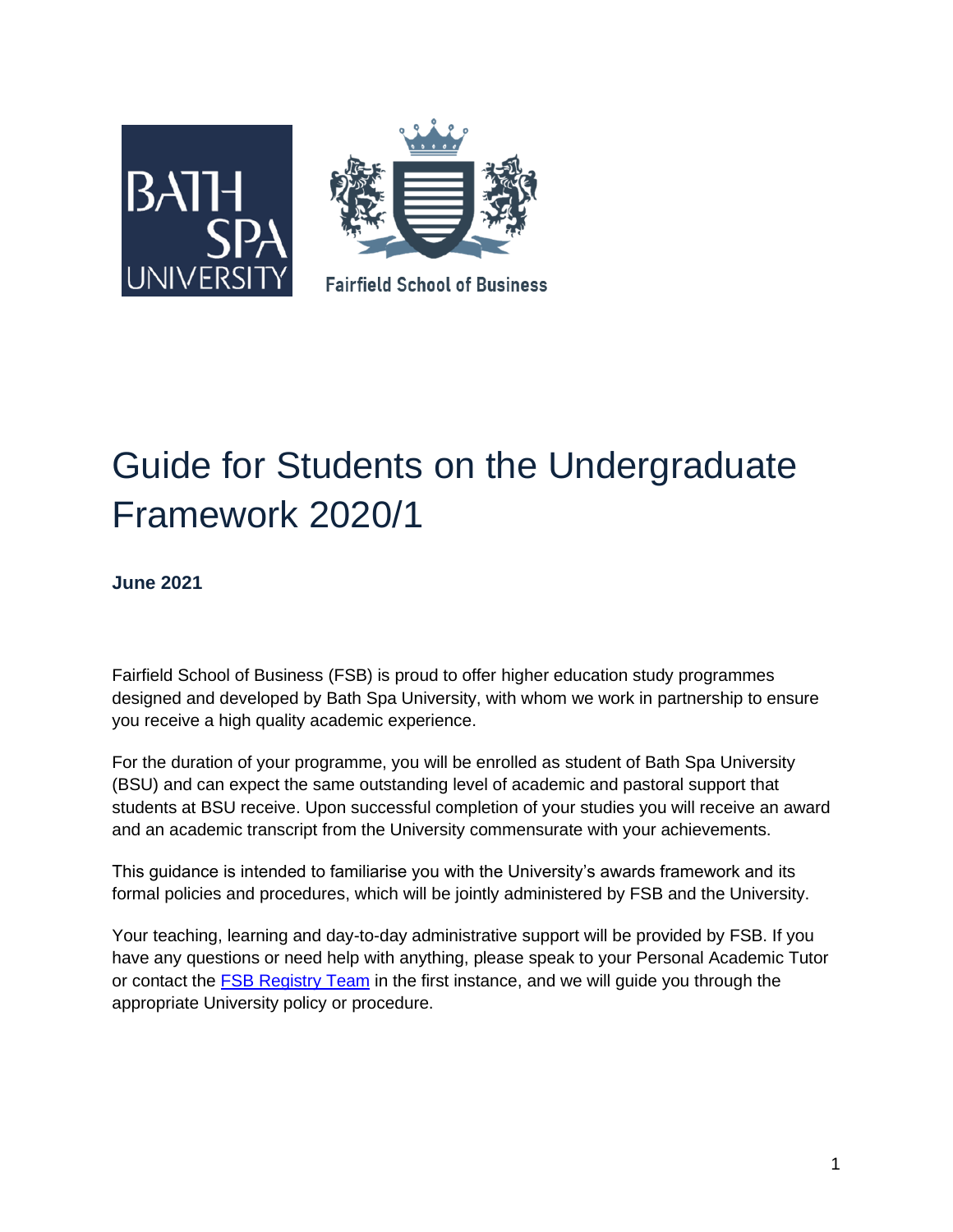# **Contents**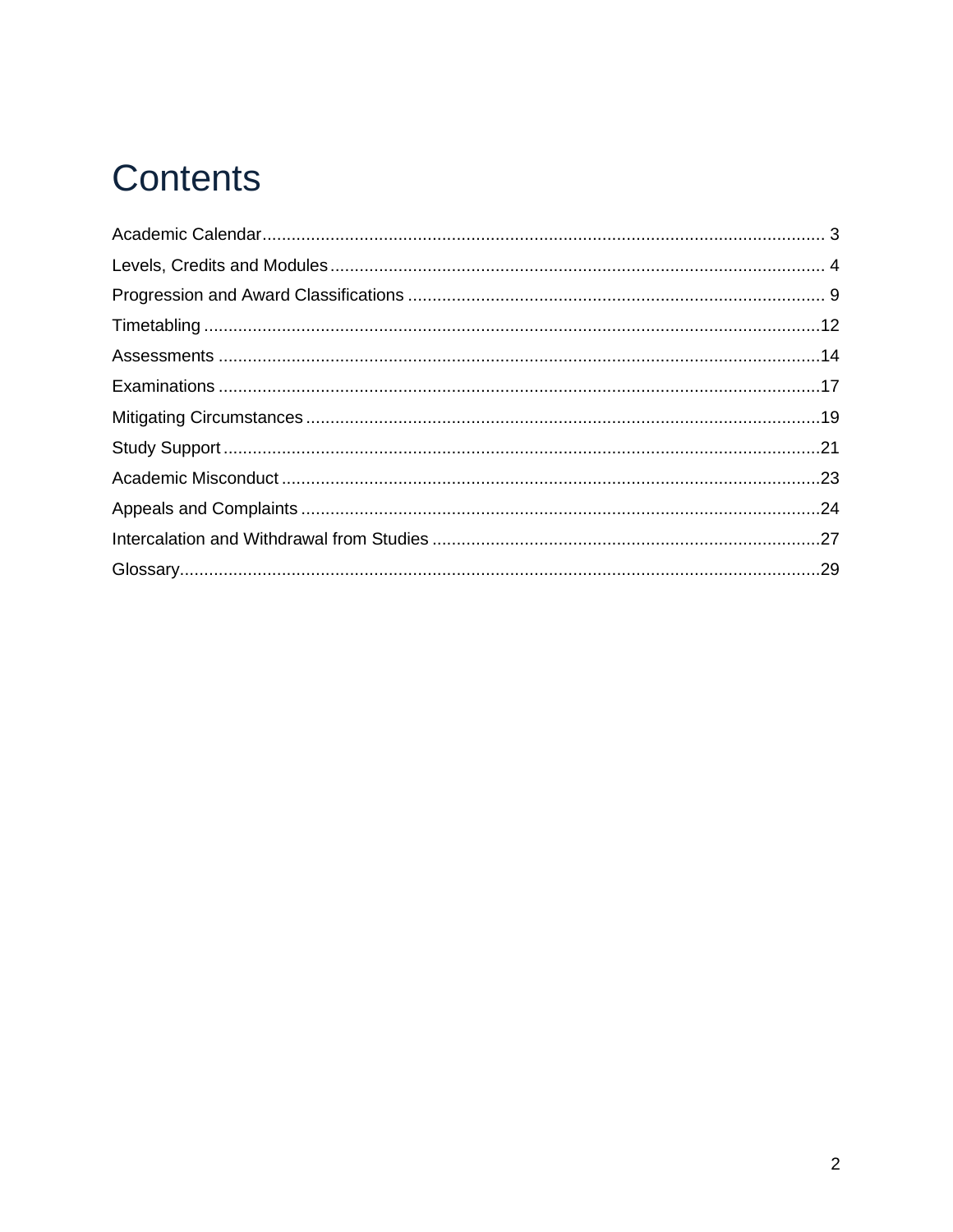## <span id="page-2-0"></span>Academic Calendar

The undergraduate academic year runs across two semesters. Each semester includes an examination period and Semester One includes a Special Projects and Activities week (SPA week).

### Semester One

| Welcome week                      | 28 June 2021                      |
|-----------------------------------|-----------------------------------|
| <b>Start of Semester One</b>      | 28 June 2021                      |
| <b>Summer Vacation</b>            | 2 August 2021 - 10 September 2021 |
| <b>Resumption of Semester One</b> | 13 September 2021                 |

### Semester Two

| <b>Start of Semester Two</b>                | 15 November 2021                  |
|---------------------------------------------|-----------------------------------|
| <b>Christmas Vacation</b>                   | 20 December 2021 - 2 January 2022 |
| <b>Resumption of Semester Two</b>           | 3 January 2022                    |
| Semester One and Two Reassessment<br>Period | 25 April 2022 - 9 May 2022        |

Full term dates for the academic year can be found online: on FSB Connect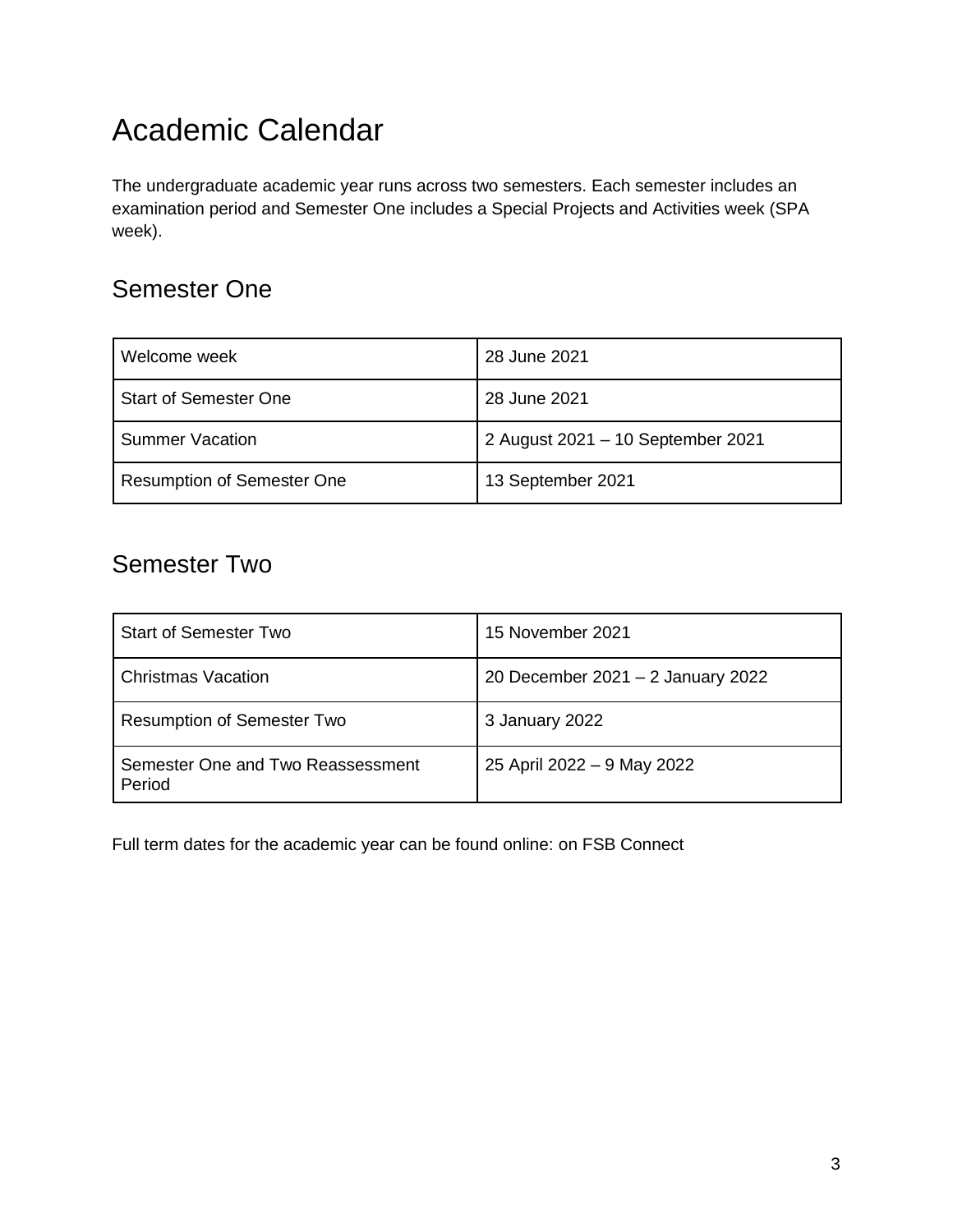## <span id="page-3-0"></span>Levels, Credits and Modules

### Levels

Undergraduate teaching at Bath Spa University is delivered at the following levels. These levels reflect the year of study that you are taking.

### **Integrated Foundation year**

| Level F | Year <sub>0</sub> |
|---------|-------------------|
|         |                   |

### **BA/BSc (Hons) degree**

| Level 4 | Year 1            |
|---------|-------------------|
| Level 5 | Year 2            |
| Level 6 | Year <sub>3</sub> |

### **Foundation degree**

| Level 4 | Year 1            |
|---------|-------------------|
| Level 5 | Year <sub>2</sub> |

### **Credits**

### **You are required to successfully complete and pass 120 credits at each level in order to complete that level.**

Credits are achieved by passing modules. All assessment items within a module must achieve the minimum pass mark of 40 in order for the module to be passed. If any assessment items within a module are failed (with no further attempts for reassessment available), the module will be failed. An opportunity will usually be given to retake the module (or an equivalent) in order to redeem the failed credits. Please review the [Progression rules](#page-8-0) on page 9.

Modules will usually be worth 20 credits (or multiples thereof). The number of credits that a module is worth is indicated by the last digits of the module code; e.g. BMA4005-**20** = the module is worth 20 credits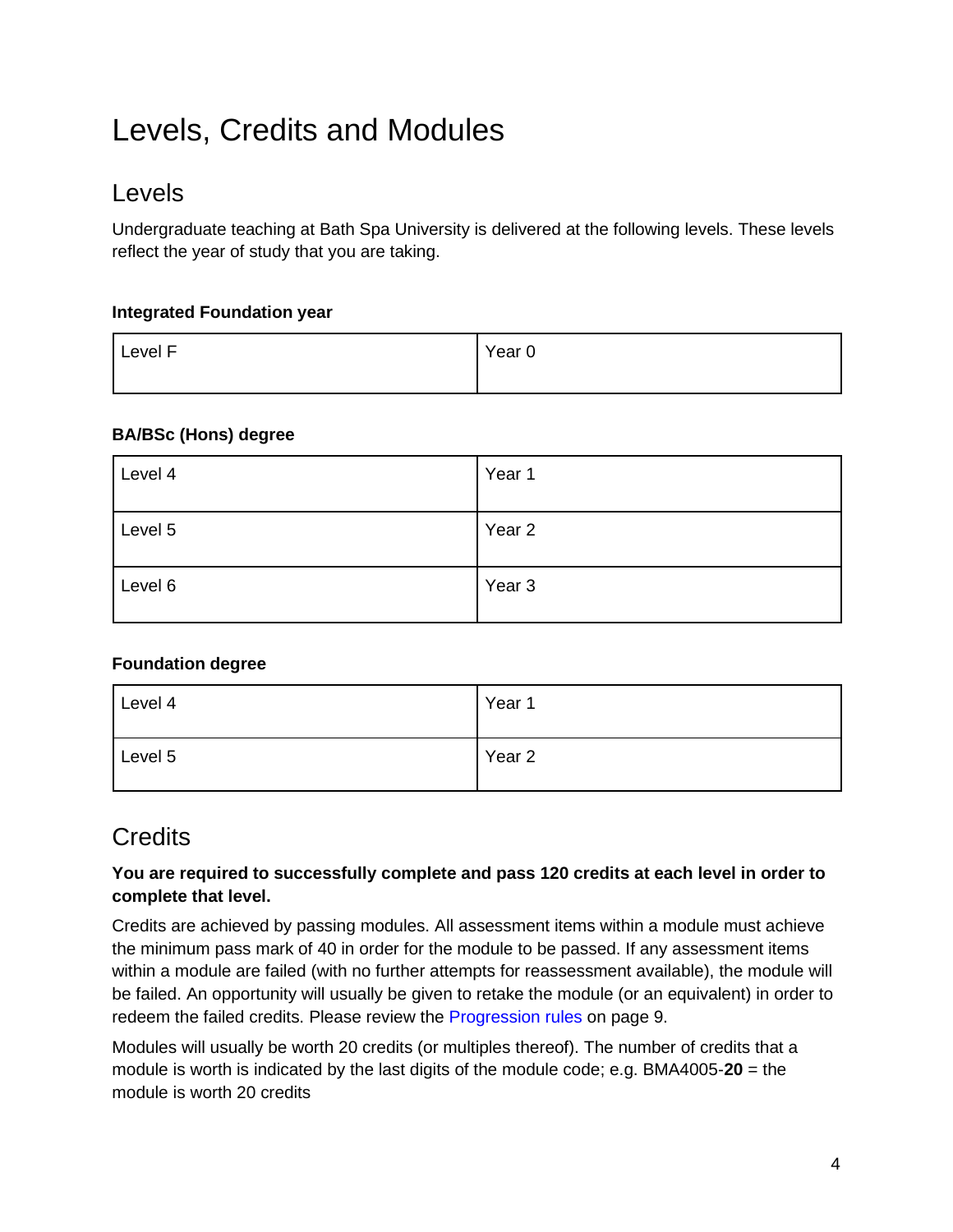Your award, degree and route (i.e. single, joint, major/minor) determines the combination of modules available to you.

Modules are classed in the following ways:

| Core      | Must be taken and passed by all students on<br>a programme. A minimum of 40 credits at<br>each of level 4 and 5 must be identified as<br>core. Core modules will normally be delivered<br>as one 20 credit module in each semester of<br>the academic year |
|-----------|------------------------------------------------------------------------------------------------------------------------------------------------------------------------------------------------------------------------------------------------------------|
| Required  | Must be taken and passed by all students on<br>a particular route or pathway                                                                                                                                                                               |
| Required* | Modules within a defined list, from which a<br>selection must be taken and passed by<br>students on a particular route or pathway                                                                                                                          |
| Optional  | Subject-specific and count towards the credit<br>you must pass in order to be awarded a<br>particular degree                                                                                                                                               |
| Open      | Options from a defined list of modules<br>available across the University                                                                                                                                                                                  |

### Full-Time Students

If you are a full-time student, you should study a total of 120 credits per year, which would normally comprise studying 60 credits in each semester. (Please note that you may be required to study 120 credits as a full-time student, alongside referred or deferred assessments. Please refer to the [Progression rules](#page-8-0) for further details).

### Length of Study / Registration Period

Courses have a minimum and maximum period of registration. Courses should be completed within the maximum time scale specified below: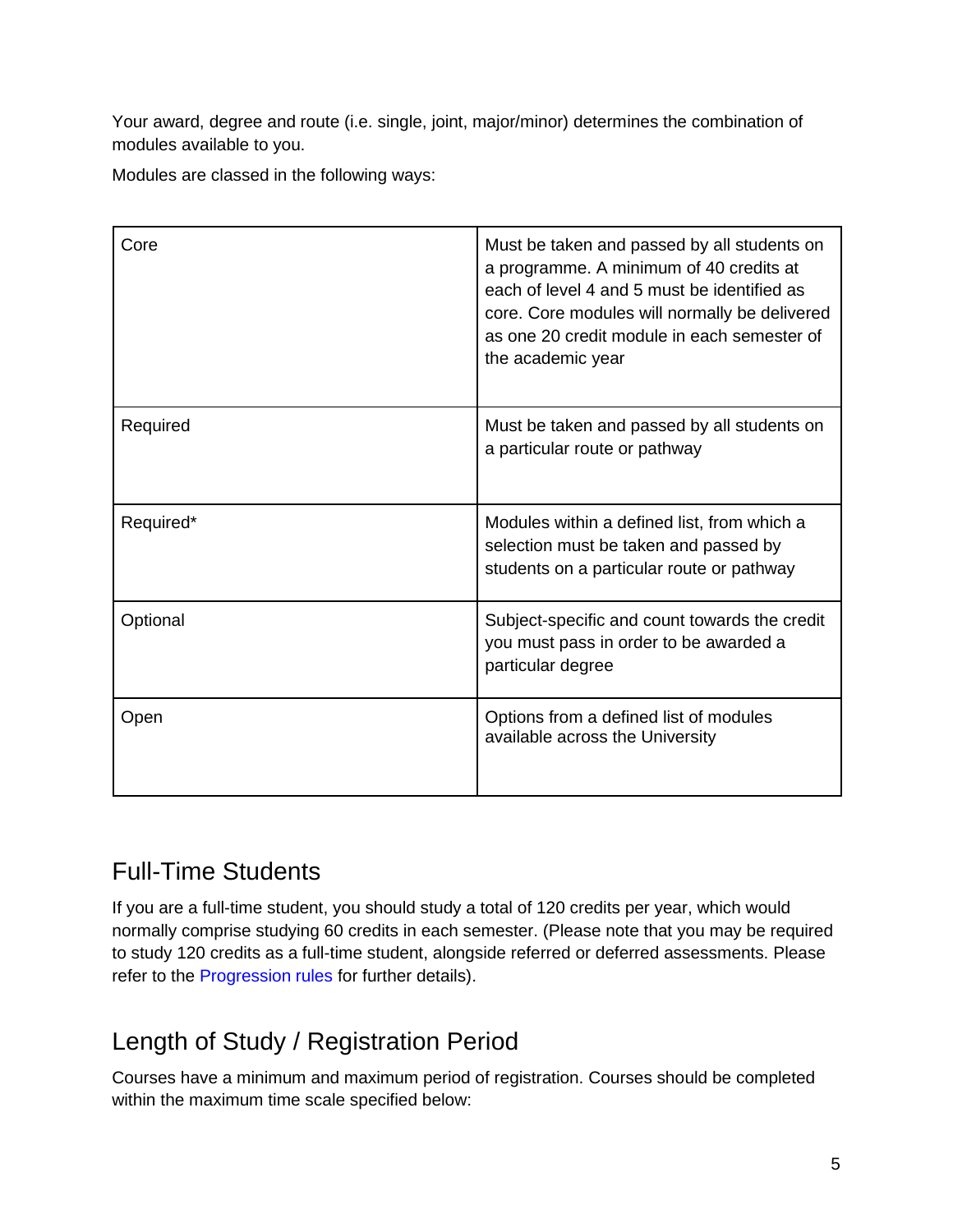### **BA/BSc (Hons):**

| <b>Mode of Study</b> | <b>Minimum</b> | Maximum |
|----------------------|----------------|---------|
| Full-time            | 3 years        | 5 years |

#### **BA/BSc (Hons) with Professional Placement Year:**

| <b>Mode of Study</b> | <b>Minimum</b> | <b>Maximum</b> |
|----------------------|----------------|----------------|
| Full-time            | 4 vears        | 6 years        |

#### **Foundation Degrees:**

| <b>Mode of Study</b> | <b>Minimum</b> | <b>Maximum</b> |
|----------------------|----------------|----------------|
| Full-time            | 2 years        | 4 years        |

### Types of Award

### **Single Honours BA/BSc (Hons)**

You are required to successfully complete 360 credits, of which a minimum of 200 credits across levels 5 and 6 must be in your degree subject.

A minimum of 40 credits in your degree subject is required at Level 4, although some programmes may require up to 120 credits to be taken within the degree subject.

#### **Combined Awards BA/BSc (Hons)**

Some subjects are available as Combined Awards. You are required to successfully complete 360 credits as per the tables below: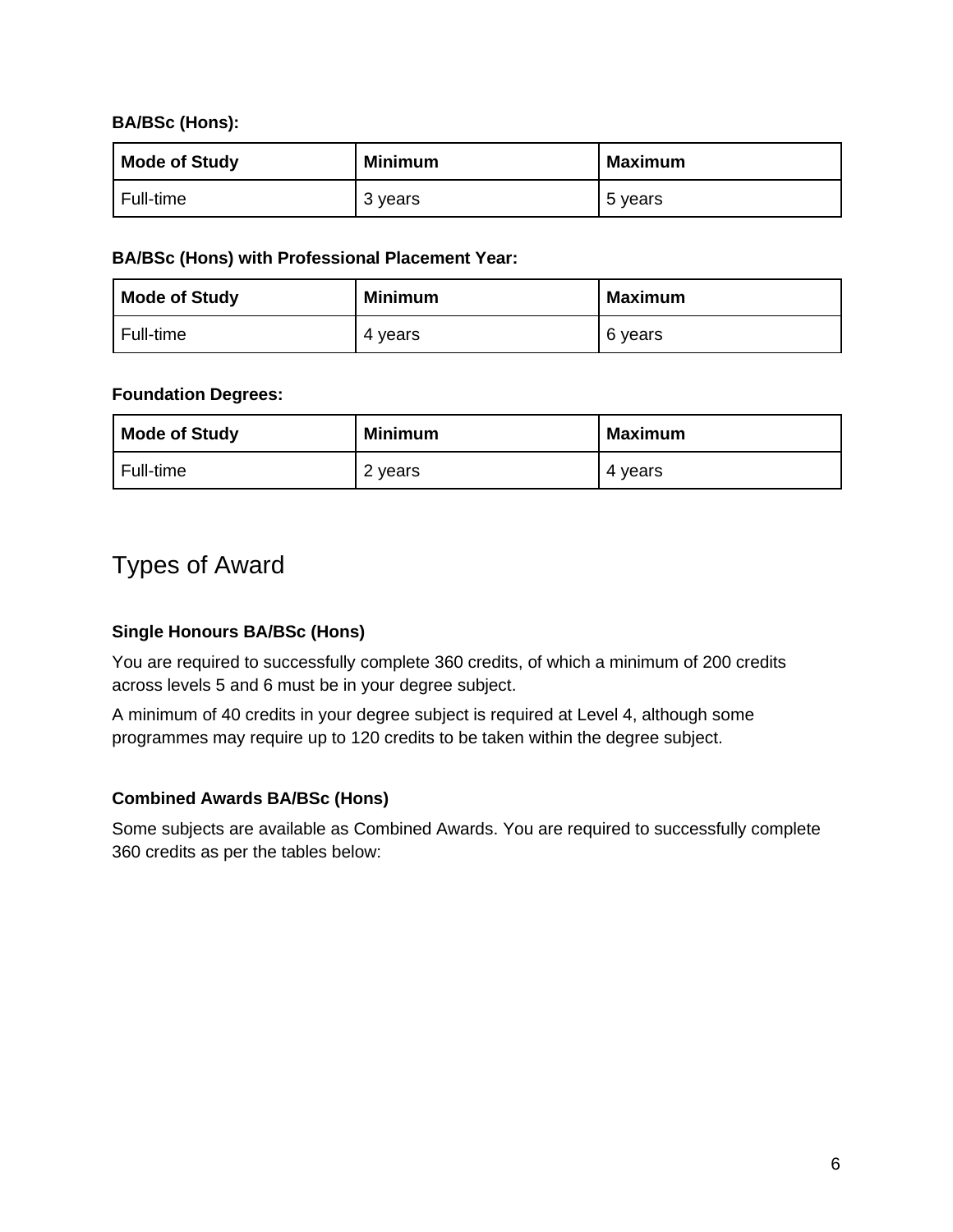### **Major/Minor (Subject A with Subject B)**

| Level   | <b>Credits</b>                                      |
|---------|-----------------------------------------------------|
| Level 4 | Normally a minimum of 40 credits in each<br>subject |
| Level 5 | Normally 80 credits in your major subject           |
| Level 6 | Normally 80 credits in your major subject           |

### **Joint (Subject A and Subject B)**

| Level   | <b>Credits</b>                                      |
|---------|-----------------------------------------------------|
| Level 4 | Normally a minimum of 40 credits in each<br>subject |
| Level 5 | Normally 60 credits in your major subject           |
| Level 6 | Normally 60 credits in your major subject           |

### **BA or BSc**

If you are studying a combination which comprises one subject designated as Science (normally indicated as BSc) and the other designated as Arts (normally indicated as BA), the degree awarded (BA or BSc) will be determined by the designation in which the greater proportion of credit has been achieved. Where the balance is exactly half of each subject, you will be offered the option of **either** a BSc **or** a BA award for the designation of your award.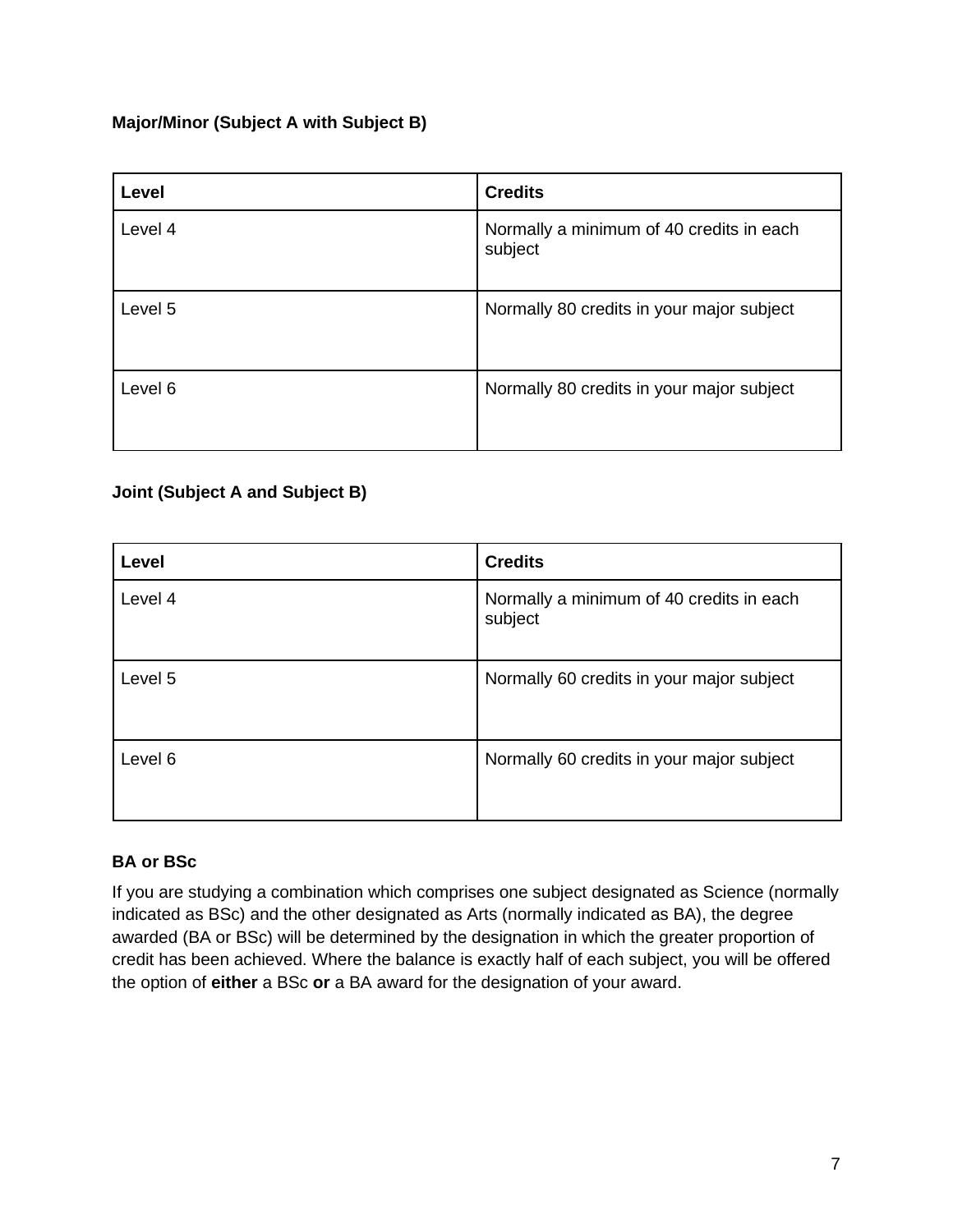#### **Pathways**

Named pathways, e.g. Business and Management (Accounting), are only available on single honours awards.

A minimum of 40 credits at each of levels 5 and 6 must be pathway-specific.

#### **Honours Degree with Professional Placement Year**

A Professional Placement Year (sometimes known as a "Sandwich Year") will comprise a single 120-credit module and will take place between Levels 5 and 6. This module will be assessed at Level 5 and be Pass/Fail only.

#### **Foundation Degrees**

You should successfully complete 240 credits, of which a minimum of 100 credits at Level 5 must be in your degree subject.

A minimum of 40 credits in your degree subject is required at Level 4, although some programmes may require up to 120 credits to be taken within the degree subject.

#### **Integrated Foundation Year (Level F)**

You should successfully complete 120 credits in order to be eligible to progress onto Level 4 (Year 1) of a BA/BSc (Hons) degree

#### **Top-up Year for Honours Degree/Level 6 Direct Entry**

For students eligible to enter directly into Level 6. The top-up year will comprise 120 credits, of which a minimum of 100 credits must be at Level 6 and in the degree subject.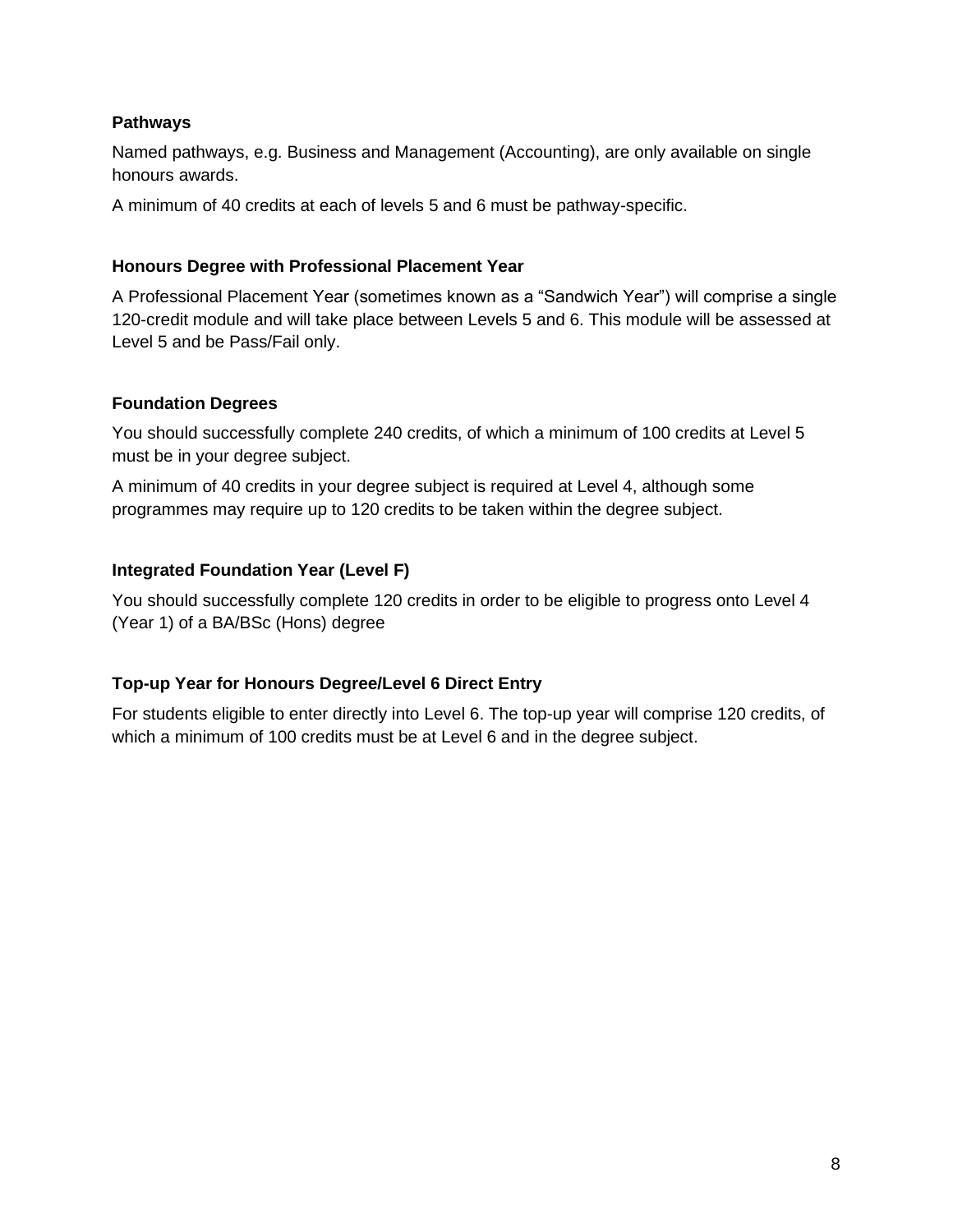## <span id="page-8-0"></span>Progression and Award Classifications

### Progression rules

In order to progress onto the next level of your course, you are required to have passed a minimum of 80 credits (Level 4 to Level 5) or 200 credits (Level 5 to Level 6)

| <b>Number of failed credits</b> | <b>Progression rule</b>                                                                                              |
|---------------------------------|----------------------------------------------------------------------------------------------------------------------|
| 20-40 credits                   | Progress onto the next level of your course<br>and retake failed credits with attendance                             |
|                                 |                                                                                                                      |
| 60 or more credits at one level | You will not be permitted to progress onto the<br>next level of your course and will be excluded<br>from your course |

| Number of referred or deferred credits | <b>Progression rule</b>                                                                                                                                                                      |
|----------------------------------------|----------------------------------------------------------------------------------------------------------------------------------------------------------------------------------------------|
| 20-40 credits                          | You will be able to progress onto the next<br>level of your course and you will be asked to<br>complete and submit any outstanding<br>assessments alongside the next level of your<br>course |
| 60 credits or more                     | You will be required to take a break from your<br>studies in order to complete and submit your<br>outstanding assessments                                                                    |

Please access the following link for further details regarding [Progression rules](https://drive.google.com/file/d/18q6_iQsDpaOt69Dh2BbZnU8OwAqv14oj/view?usp=sharing)**.**

### How we calculate your final award classification

### **BA or BSc Honours**

If you are studying for either a Bachelors of Art (BA) or Bachelors of Science (BSc) degree, the final degree mark for all Honours degrees will be calculated from the best 100 credits at both Level 5 (Year 2) and Level 6 (Year 3). These marks will be weighted at 30% from level 5 and 70% from Level 6 (Year 3).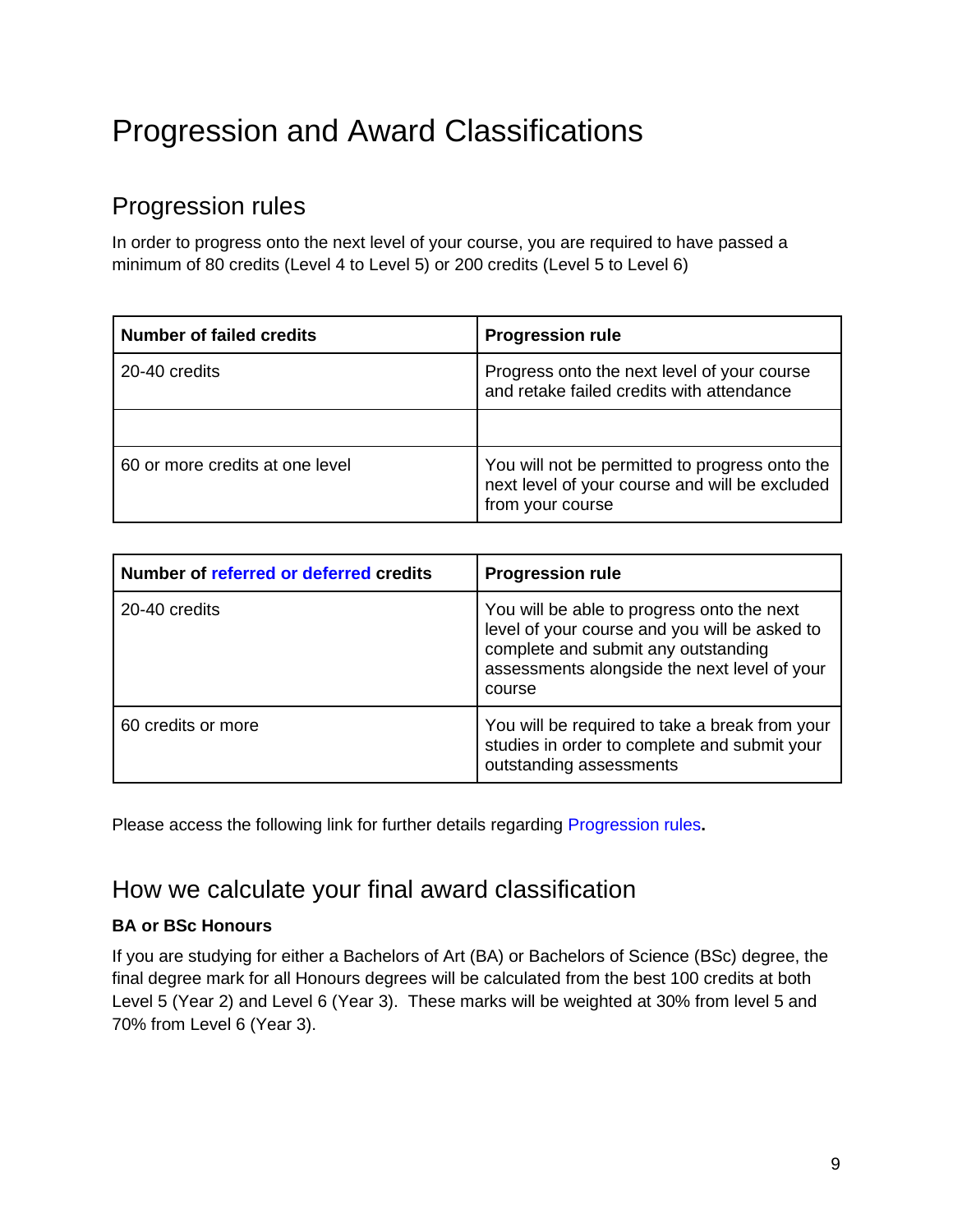Your grades at Levels 5 and 6 contribute to your final award classification (Level 4 modules must be successfully completed and passed, but are not included when calculating your final award).

| <b>Classification</b>    | Percentage ranges |
|--------------------------|-------------------|
| First Class (1st)        | 70,00% and above  |
| Upper Second Class (2:1) | $60.00 - 69.99\%$ |
| Lower Second Class (2:2) | $50.00 - 59.99\%$ |
| Third Class (3rd)        | 40.00 - 49.99%    |
| Fail                     | 39.99% and below  |

### **Foundation Degree**

The final degree mark for a Foundation Degree will be calculated from the best 100 credits at Level 5 (Year 2).

| <b>Classification</b> | <b>Percentage ranges</b> |
|-----------------------|--------------------------|
| <b>Distinction</b>    | 70.00% and above         |
| Merit                 | $60.00 - 69.99\%$        |
| Pass                  | 40.00 - 59.99%           |
| Fail                  | 39.99% and below         |

### **Top-up Year**

If you are completing a Top-up Year to obtain a Bachelor's degree with honours, your final award will be calculated from the best 100 credits at Level 6 (Year 3). Any credits achieved prior to the Top-up Year will not be included in the calculation of your degree mark.

### **How we calculate final awards using credits from prior learning/overseas study**

Credit for prior learning at other institutions is regarded solely on a pass/fail basis and you will not be awarded a grade for prior learning.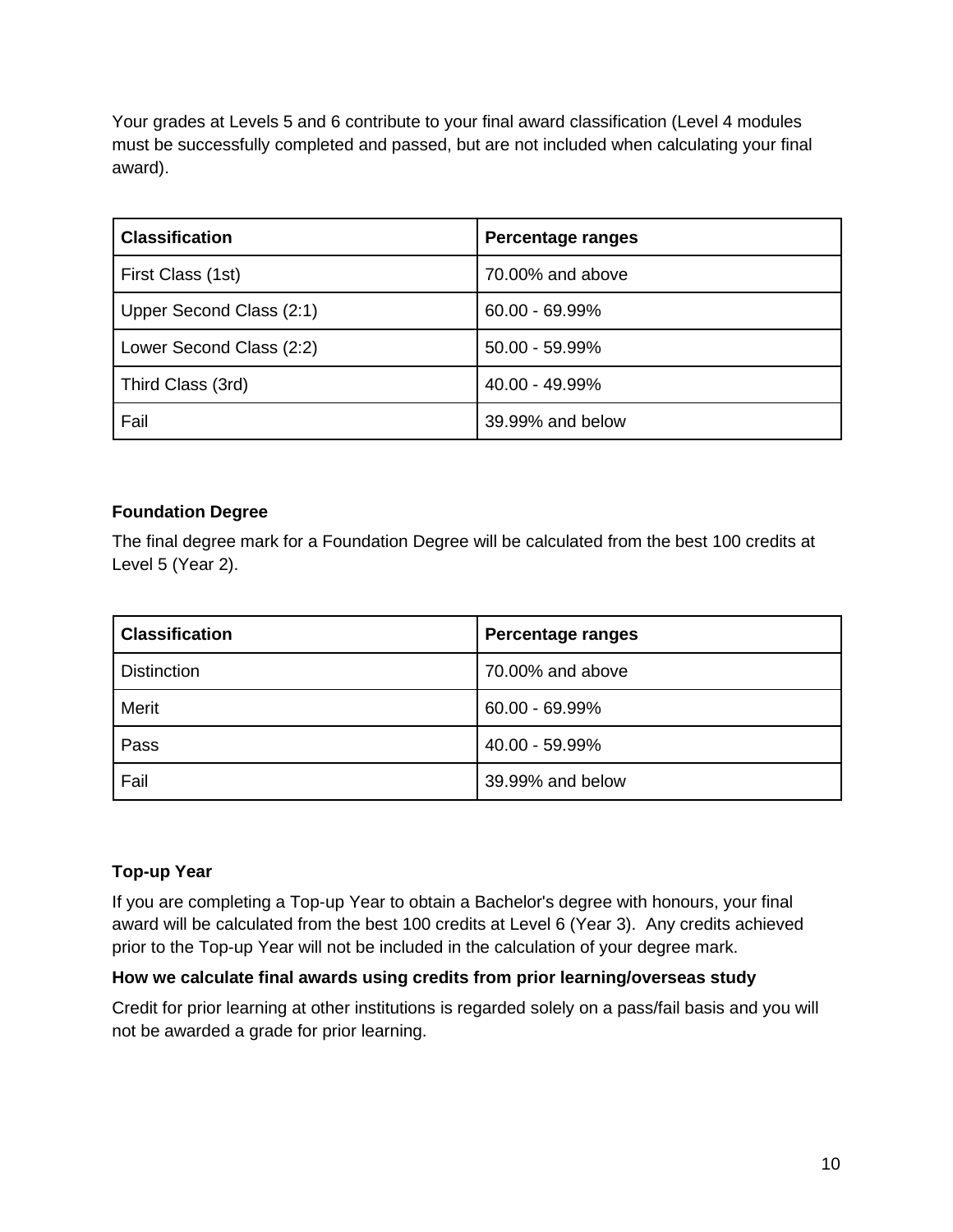### **Exit Awards**

If you withdraw from the University before completing your registered award, or you fail to pass with sufficient credit for your registered award, you may be eligible for an Exit Award. Please note that, if you are awarded a CertHE or DipHE, you will not be eligible to attend graduation.

You may be eligible for one of the following Exit Awards, provided you have met the requirements outlined below\*:

| <b>Exit Award</b> (please refer to the Qualifications<br><b>Credit Framework)</b> | Number of successfully completed credits                                        |
|-----------------------------------------------------------------------------------|---------------------------------------------------------------------------------|
| Certificate of Higher Education (CertHE)                                          | Minimum of 120 credits at Level 4                                               |
| Diploma of Higher Education (DipHE)                                               | Minimum of 240 credits, of which a minimum of<br>100 credits must be at Level 5 |
| <b>Ordinary Degree</b>                                                            | Minimum of 300 credits, of which a minimum of<br>60 credits must be at Level 6  |

\*Direct-entry Level 6 students are not eligible for exit awards

### **Exit Awards for Foundation Degree candidates**

If you choose to withdraw from the University before completing your full award or if you fail to successfully complete your studies, you may be eligible for a **Certificate of Higher Education (CertHE),** provided you have met the award requirements.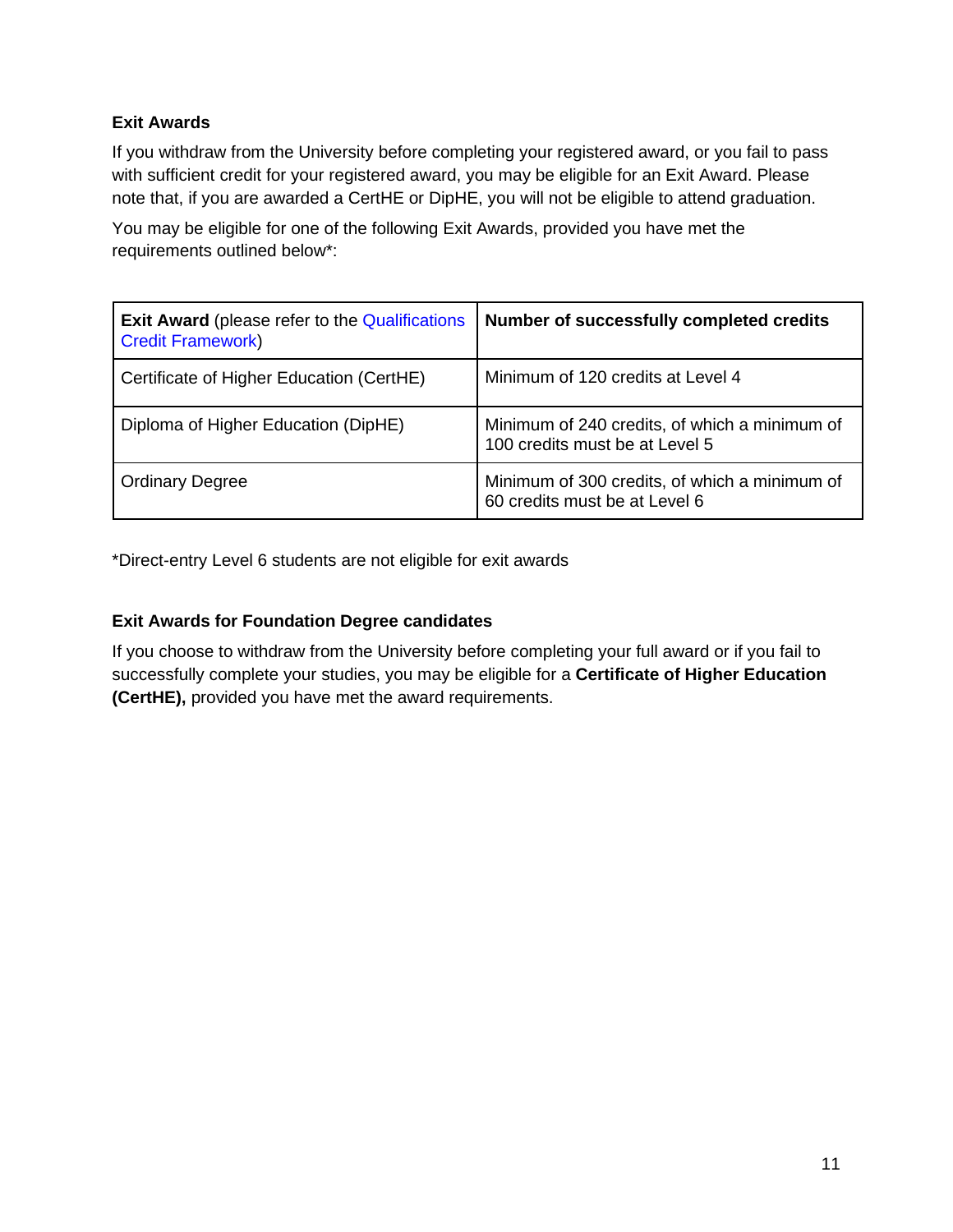## <span id="page-11-0"></span>**Timetabling**

### **Teaching times (please note that teaching may be a combination of on-campus and blended delivery in 2020/1)**

Teaching will normally be scheduled within the following times:

| Monday - Friday<br>09.00 to 19.00 hours |
|-----------------------------------------|
|-----------------------------------------|

### **Module Choices**

You should be enrolled on a total of 120 credits-worth of modules across each academic year. You should have a total of 60 credits in Semester 1 and a total of 60 credits in Semester 2.

Core modules are compulsory and automatically selected for you. You are required to choose the remainder of your modules online.

| Year of study                  | When to choose your modules                              |
|--------------------------------|----------------------------------------------------------|
| Year 1 (Level 4)               | Normally prior to or during the first week of Semester 1 |
| Years 2 and 3 (Levels 5 and 6) | Normally before the end of your current academic year    |

### **Incorrect module selection**

If you think you have incorrectly selected a module choice online, please seek advice from [the](mailto:the) FSB Registry Team: [registry@fairfield.ac](mailto:registry@fairfield.ac)

### **Changing timetables**

Where a module only offers one session of delivery in a week, e.g. a Lecture, the Timetabling Team will be unable to change this timeslot on your timetable.

Where a module offers more than one session of delivery in a week, for example; multiple Seminar groups to accommodate a large cohort, you may request to change sessions, provided you have a valid reason.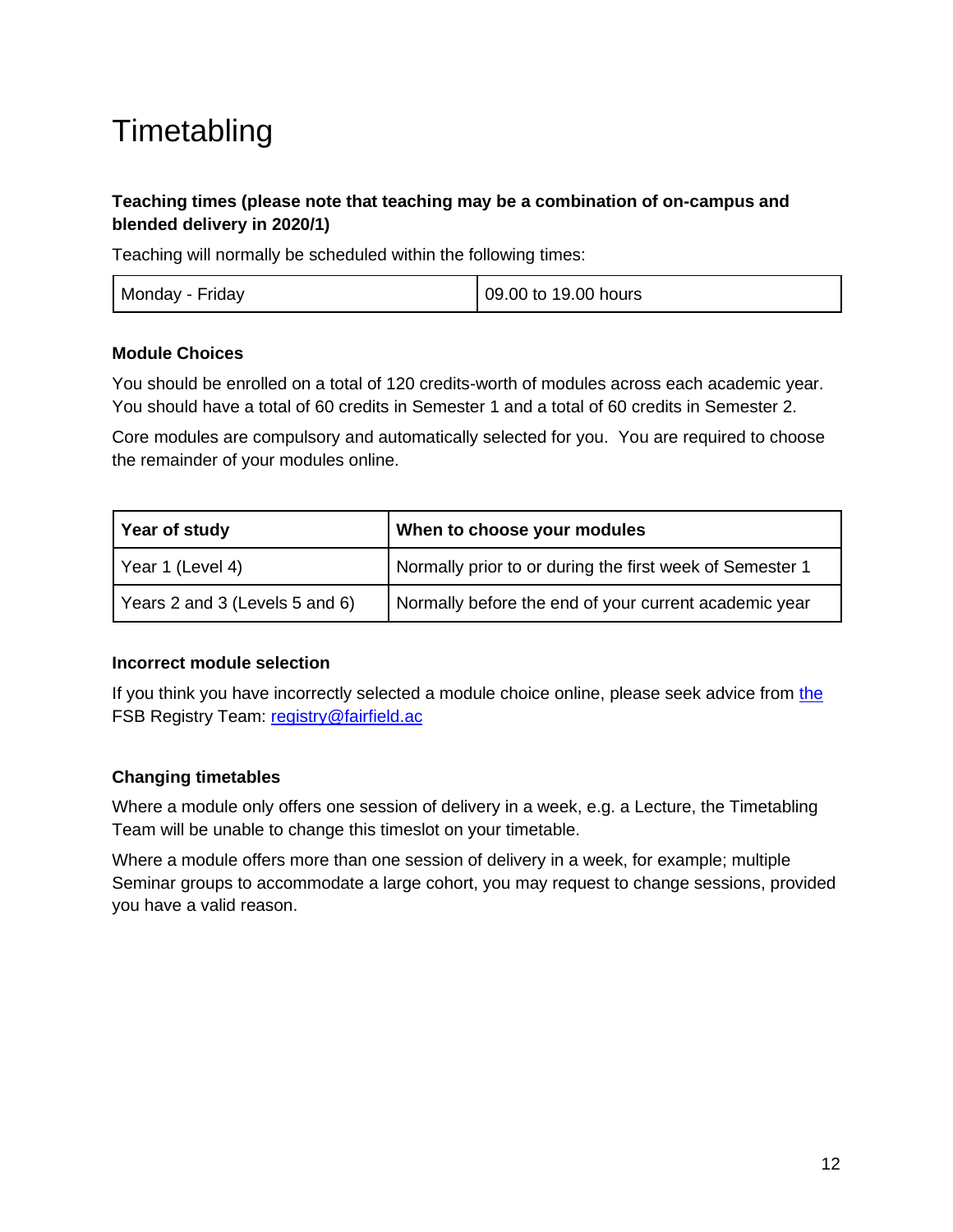Valid reasons include:

- Students with responsibilities as a carer or parent;
- Students with recurring medical appointments;
- Students with certain religious beliefs;
- Students with a commitment to an employer already entered into before timetables are published and which cannot be easily altered (evidence must be provided).

Upon providing a valid reason, the FSB Registry will only move you if there is room in the timetabled activity that you wish to move to and in the case that that any move does not then cause a clash with other activities on your timetable.

Due to social distancing measures that have been put in place, students are asked not to move sessions without first discussing it with the FSB Registry, as strict numbers in rooms must be adhered to.

### **Transfer of Award**

If you are considering changing your award, please be aware that this can only be requested during the first two weeks of the academic year and may not be possible if you have not completed the 'core/required/required\* modules from the new course you wish to transfer to.

If you are unsure whether you are eligible to transfer course, please email registry@fairfield.ac who will provide you with the 'Transfer of Award' form. You can download a [Transfer of Award](https://thehub.bathspa.ac.uk/MediaFolder/Student%20Services/SID/Forms/Transfer%20of%20Award.pdf) form from FSB Connect. Please return your 'Transfer of Award' form to the FSB Registry team at the above email address. The Registry will then liaise with the University to coordinate your transfer.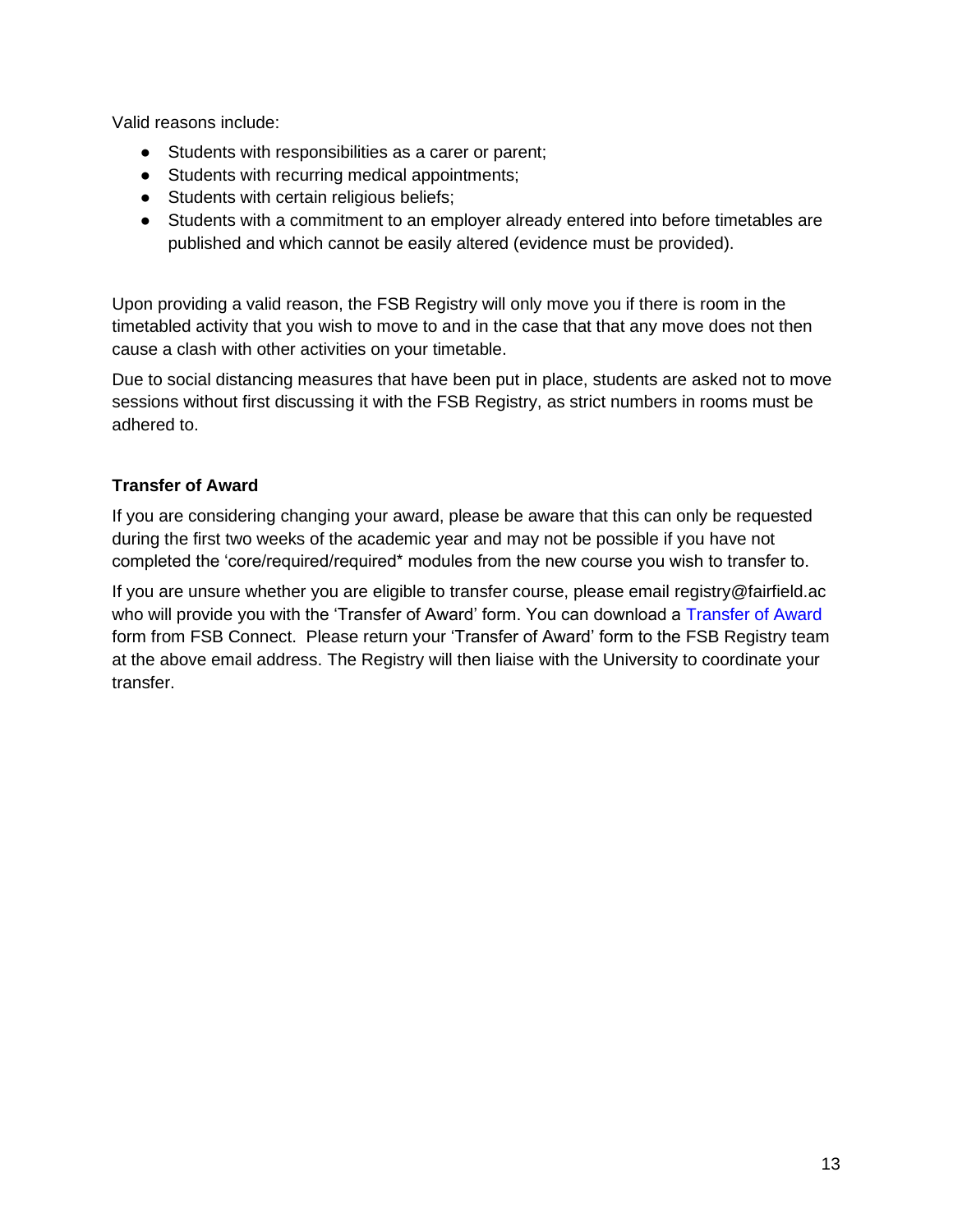### <span id="page-13-0"></span>Assessments

Completing assessments ensures that students are attaining the learning outcomes of their modules and overall aims of their award.

Details of module assessments are published in the [Guides to Modules](https://sites.google.com/bathspa.ac.uk/2020-21-level-4-moduleguide/home) and in individual module documentation (the module descriptor, the module handbook and on FSB Connect).

### **Types of Assessment**

Types of assessments may include:

- Coursework (such as an essay); composition; seminar presentation; or seminar folder and practical work.
- Examination, such as an unseen written paper, an open paper, a documentary, a performance or an exhibition.

Assessment may be 'formative' or 'summative'. Feedback from formative assessment will help you prepare for summative assessment, but will not count towards the credits for your module. Marks for summative assessments will count towards the credits for your module. Summative assessment weightings will add up to 100% (e.g. 001 Essay - 2,000 words: 60%; Group presentation - 15 minutes: 40%).

Where practical, all work submitted for assessment is anonymous unless the nature of the work makes this impossible; for example, a performance piece.

Coursework and examinations may be subject to internal and external moderation.

### **Assessment Submission Guidelines:**

*You must:*

- Meet all coursework deadlines:
- Hand in coursework according to the instructions that you have received;
- Submit an electronic version of your coursework via Minerva using the TurnitinUK process for text-based submissions (if you are having difficulties submitting your coursework via Minerva, send an electronic version by email to your module tutor prior to the submission deadline and report the issue to IT Services);
- Keep an electronic copy or photocopy of all submitted work. Work is sometimes sent to external examiners for scrutiny, with the result that you may not receive the original versions back in time for revision purposes;
- Back up your work on a hard drive.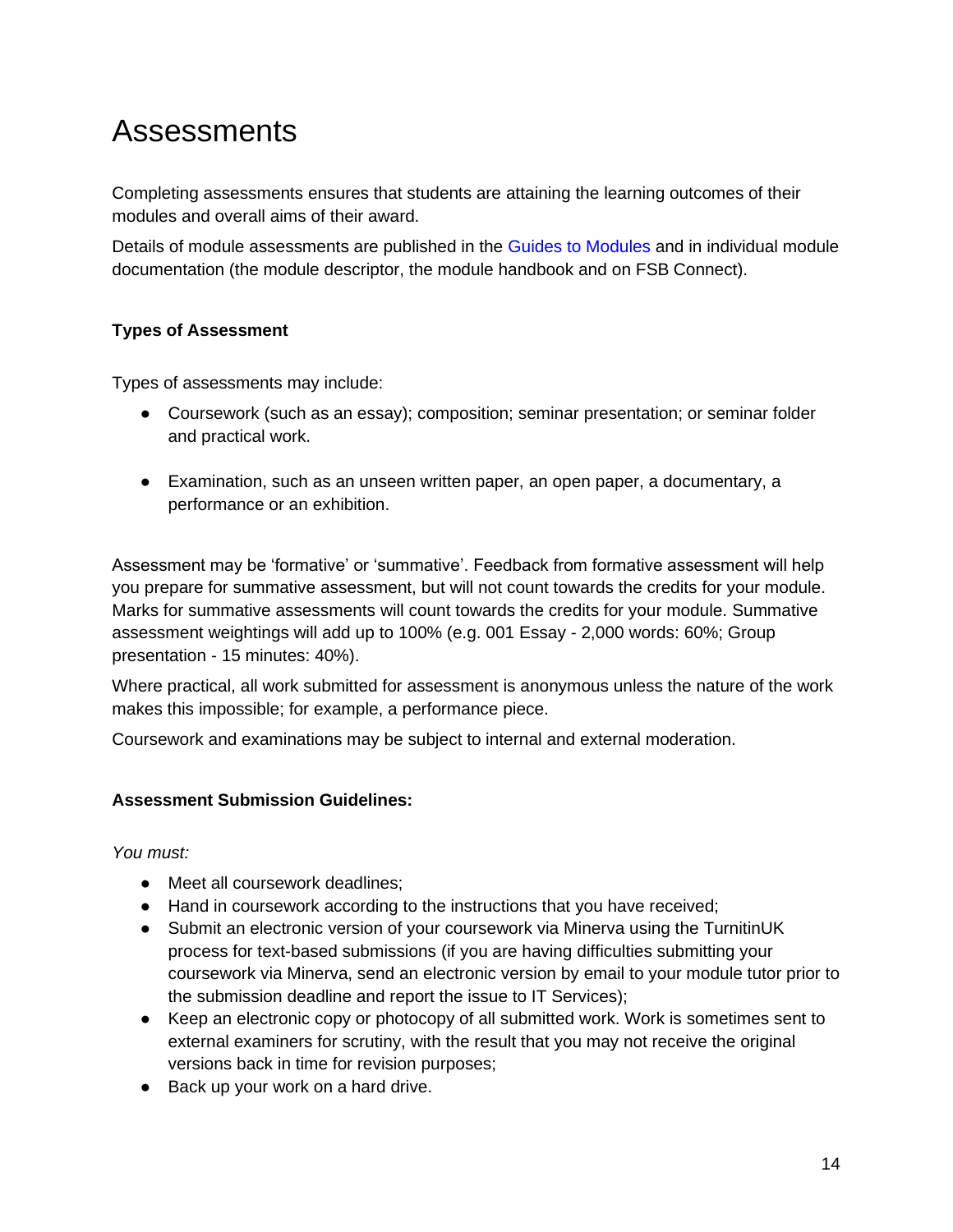### **If you miss a deadline**

If you miss a coursework deadline (unless you have arranged an approved extension), the following penalties will apply:

- Work handed in after the deadline, but before the cut-off date (usually one week later), will be given a maximum score of 40 (pass mark);
- Work handed in after the cut-off date will be marked zero (fail).

### **How to arrange an extension**

Contact your module leader to request an extension in advance of the coursework deadline. You should provide a valid reason for requesting an extension; e.g. illness, and you may be required to support your claim with evidence.

The normal extension period is a week, however, this period can be extended at a module leader's discretion.

If an extension is agreed, your module leader will agree a new submission date with you and you should submit the outstanding work by this new deadline.

### **Module pass mark**

The pass mark for all modules is 40.

All assessment items within a module must achieve a minimum mark of 40 before the module can be successfully completed.

### **If you fail an assessment**

If you fail an assessment item, this cannot be compensated by achieving a higher mark on another assessment item within the module. Successfully passing one module cannot compensate for failure in another module.

If you fail an assessment item, the mark for any assessment item that you pass following reassessment will be capped at 40.

If you fail the reassessment attempt, the module will then be deemed failed. You will usually be given the opportunity to retake the module (or an equivalent) with attendance to redeem the failed credit.

### **Publication of results**

All marks are provisional until confirmed following the completion of the University Assessment Board process. Results will be available on the scheduled publication dates as listed on FSB Connect. Your results will be emailed to you on the scheduled publication date and will include a link to your transcript, showing all confirmed marks to date.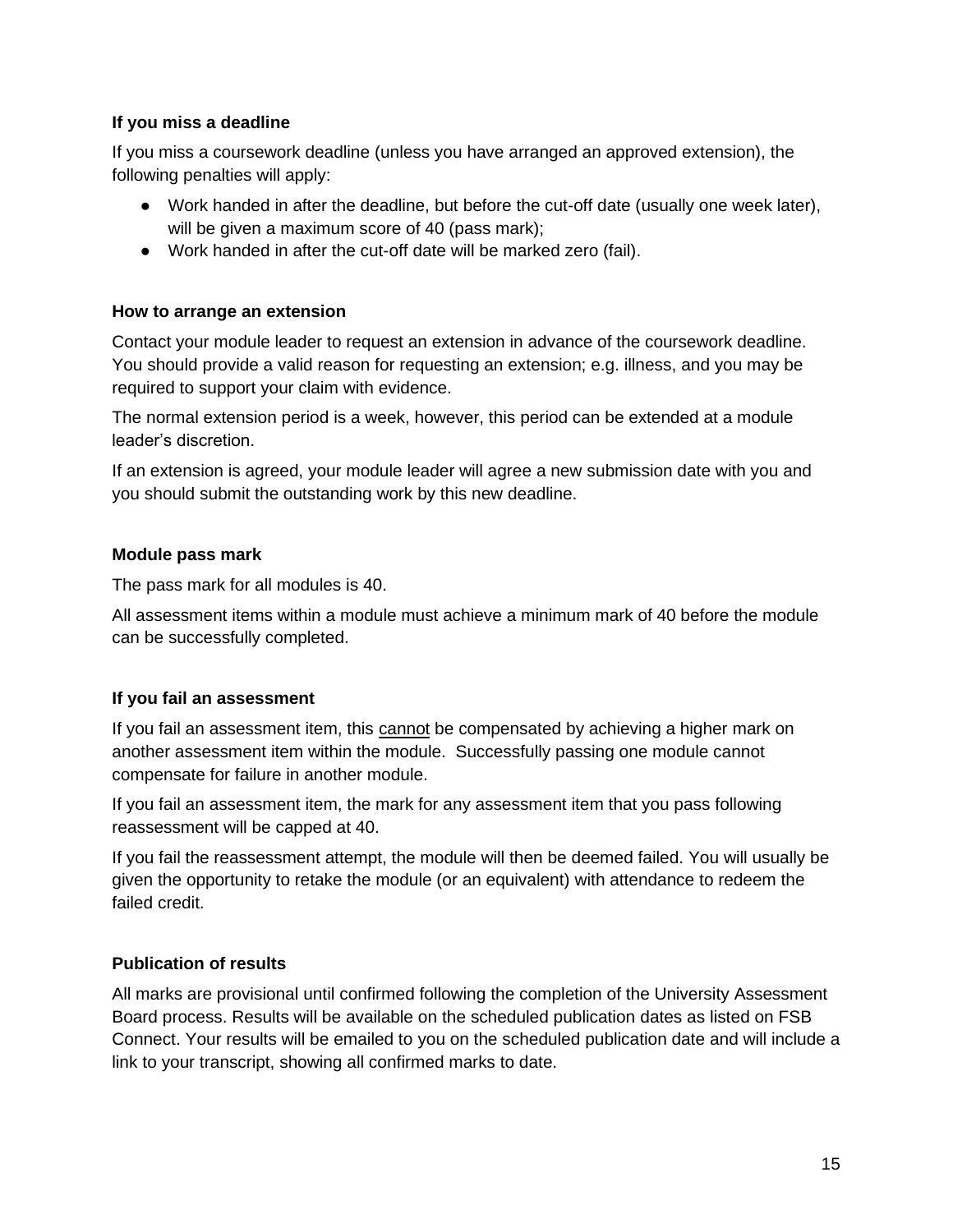### **Academic Judgement**

Academic judgement is defined as a judgement that is made about a matter where only the opinion of an academic expert will suffice.

If you are uncertain why you have received a particular outcome or mark, you should contact your module tutor for further feedback and clarification.

The marking, assessing, and grading of a piece of work is an academic judgement, and as such it is not possible for you to make an appeal against this judgement on the grounds that you simply disagree with it. This is because robust mechanisms and moderation procedures are maintained between FSB and the University to ensure that standards are fair and appropriate. Further details of what constitutes a valid Appeal are available in the [Appeals and Complaints](#page-23-0) section of this guidance.

Marking is conducted carefully and is subject to internal moderation and samples are checked by External Examiners, who oversee the assessment process. Further information about the assessment of students on Bath Spa University programmes can be found in the University's [Assessment Policy.](https://www.bathspa.ac.uk/media/bathspaacuk/about-us/policies/academic-and-student/Assessment-Policy-v4-Sep-2020.pdf)

### **Attendance Matters**

Fairfield School of Business recognises that, as a responsible institution, it has a duty to monitor students' attendance and to intervene where a student is not on course to successfully complete their study programme. Such interventions will seek to determine the reasons for nonattendance and explore all options for getting students back into their studies in a way that gives them the greatest possible chance of success.

Attending lectures and seminars is not optional and attendance is closely monitored to help identify and support students who are at academic risk. Students are required to arrive for their classes on time and remain for the duration of the teaching session. Where a student cannot attend a lesson or other scheduled activity, they should approach their Personal Academic Tutor to excuse themselves before the class is scheduled to take place and make arrangements to catch up on any lesson content missed. The PAT will guide them to any formal procedure that may need to be followed.

Please refer to FSB's Attendance Monitoring Policies and Procedures for more information about how FSB monitors students' attendance and punctuality to ensure that they are getting the most out of their courses, and the correct procedures for authorising periods of absence.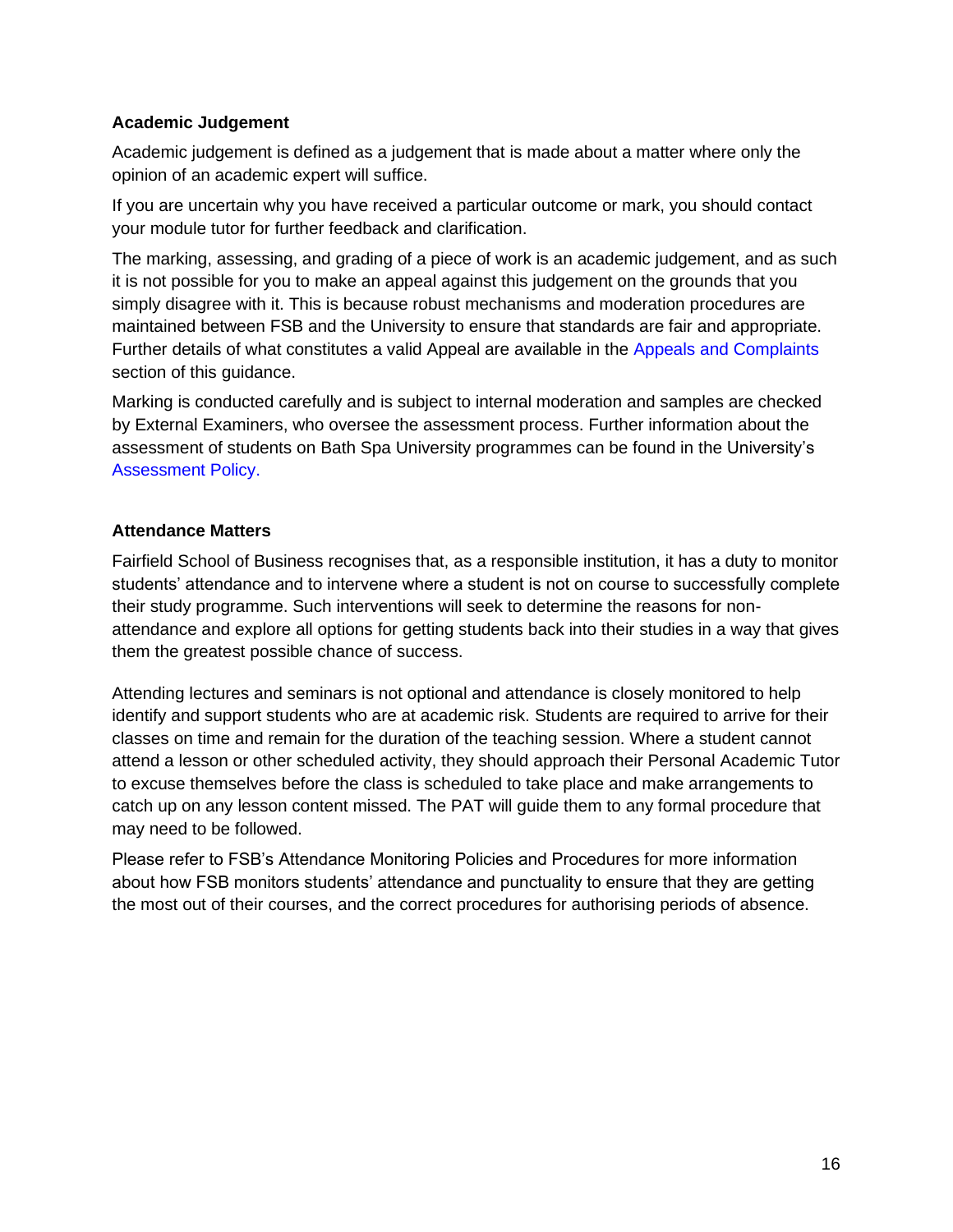### <span id="page-16-0"></span>Examinations

**Please note:** On-campus examinations have been suspended for the 2020-21 academic year, due to the ongoing COVID-19 pandemic. Alternative assessments have been put in place.

### **Examinations**

Some courses include summative assessments which take the form of examinations.

If you notice any clashes or errors in your examination timetable, please report these to registry@fairfield.ac immediately.

### **On the day of your examination**

- Bring your Student ID with you to your examination, otherwise you may not be allowed to sit the examination;
- Aim to be at the examination room at least 20 minutes before the start time of your examination;
- Switch your mobile phone off;
- Remove your smart watch;
- Leave all bags, papers and unauthorised materials in the area instructed by the invigilator;
- You will be admitted to the examination room 10 minutes before the examination starts;
- During this time, you will normally be permitted to read the questions on the examination paper, but you will not be permitted to start writing until instructed to do so by an invigilator;
- Do not use any course texts, printed or electronic information of any kind during the exam, unless the examination paper permits this. Where calculators (you will need to provide your own) or other electronic equipment is required, you must ensure they do not contain or enable access to inappropriate information;
- If English is not your first language, you may be able to take a printed (not electronic) foreign-language dictionary into your exam. We suggest that you consult with your tutor in advance regarding bringing an appropriate dictionary into the examination.

### **Special arrangements for examinations**

Special arrangements for examinations are made for students who have disabilities, specific learning difficulties, mental health conditions, medical or personal issues.

Requests for special arrangements must be made through the FSB Student Support Team. If you wish to discuss special examination or assessment arrangements, please contact the [Student Support T](https://www.bathspa.ac.uk/students/student-wellbeing-services/)eam directly: [\(studentsupport@fairfield.ac\)](mailto:studentsupport@fairfield.ac?Subject=Hello%20again). You should note that, to ensure fairness to all candidates, you will be asked to provide supporting documentation to confirm why special arrangements are required.

The deadline for all requests for special arrangements will be four weeks prior to the first exam.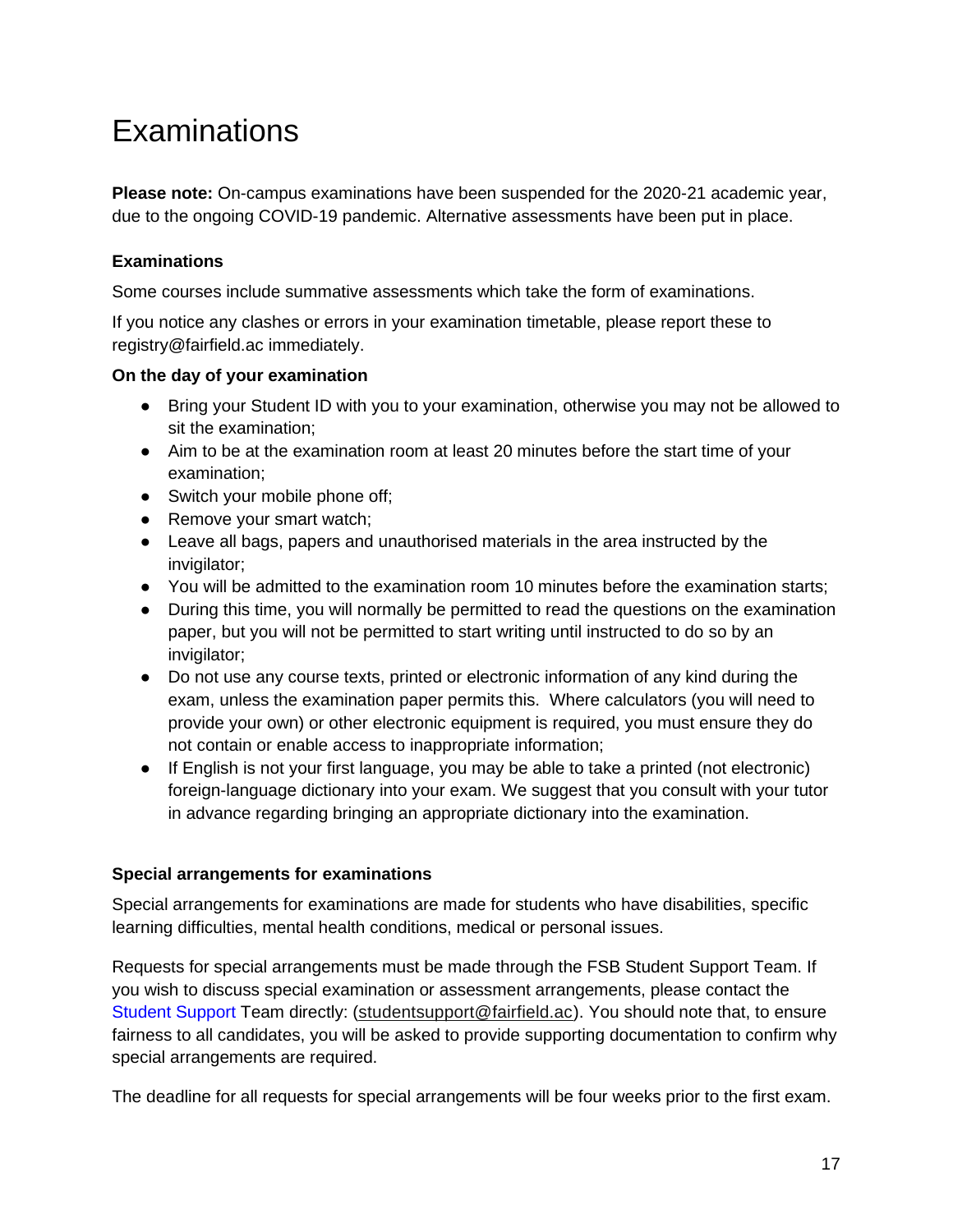No late requests will be accepted.

Examples of special examination arrangements include:

- Extra time added to the length of your exam;
- Rest breaks, during which your allotted examination time is paused;
- Being in a room on your own or with fewer students;
- Use of a computer (including computers with voice recognition software);
- Provision of a support worker who may act as a scribe and/or reader;
- Exam papers in large print or printed on coloured paper;
- Being allowed to bring in necessary items such as coloured overlays, food and drink, digital non-ticking clock, medical equipment;
- Provision of an ergonomic chair

All students with special exam arrangements will be emailed confirmation at least two weeks before the exam period. What is included in this email is definitive; if the email does not explicitly state that (for instance) you will be given use of a computer, then please do not assume that this will be provided. If you believe that you are entitled to something different, please contact the [FSB](mailto:FSB) Registry (registry@fairfield.ac) immediately.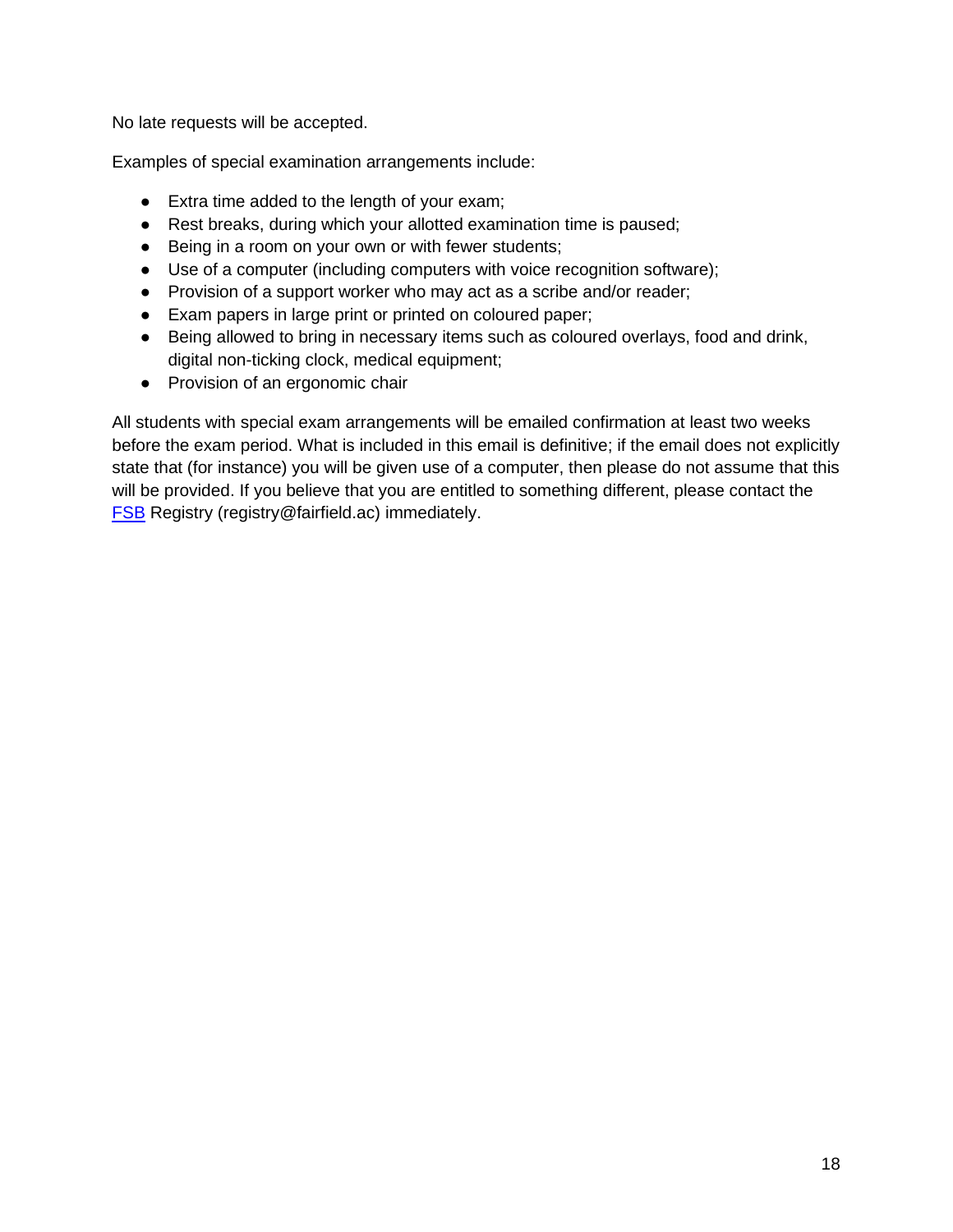## <span id="page-18-0"></span>Mitigating Circumstances

Mitigating circumstances are unforeseen or unpreventable circumstances that significantly affect your performance in an assessment. Mitigating circumstances are based on a 'Fit to Sit/Submit' principle. When you submit an assessment or sit an examination, then you are declaring that you are fit to do so. If you submit coursework or sit an examination, you cannot later claim that your performance was affected by mitigating circumstances.

If you are unwell or have personal problems that are affecting your academic performance, you should consider whether a short extension will help you to complete the assessment and you should speak with your module leader to request an extension to the submission deadline. If, however, you feel that you are eligible to submit mitigating circumstances to defer your coursework to the next assessment point in the academic year, you should complete the Mitigating Circumstances form, which is available on Fairfield Connect, or on request from the FSB Registry: [registry@fairfield.ac](mailto:registry@fairfield.ac)

Mitigating circumstances claims should be submitted as close as possible to the date of the affected assessment. Claims should not be submitted so far in advance that the impact of the mitigating circumstances cannot be assessed.

You may apply for mitigating circumstances for more than one module if the same circumstances have affected more than one assessment. The claim form must clearly explain the details of the circumstances, which assessments or modules have been affected, and how these circumstances have affected your performance.

Mitigating circumstances do not excuse you from completing assessments. You are still required to demonstrate that you can achieve the required learning outcomes to pass each module and can meet the programme requirements for progression or award.

All mitigating circumstances claims will need to be supported by independent evidence. For guidance on examples of mitigating circumstances and the types of evidence that are accepted, please consult the University's [Mitigating Circumstances Policy](https://www.bathspa.ac.uk/about-us/governance/policies/mitigating-circumstances/) page.

Please note that Mitigating Circumstances claims usually only defer your assessment deadline(s) to the next assessment point. If you feel that you have valid grounds for a Mitigating Circumstances claim to defer your assessment deadline(s) further than the next assessment point, you will be required to submit a new Mitigating Circumstances claim and up-to-date evidence by the deadline for the next assessment point.

All claims for mitigating circumstances are treated as confidential.

Claims for mitigating circumstances will initially be referred by FSB to the University's Student and Registry Services, who will assess them. Incomplete claims (e.g. those without a completed claim form or appropriate supporting evidence) will not be considered.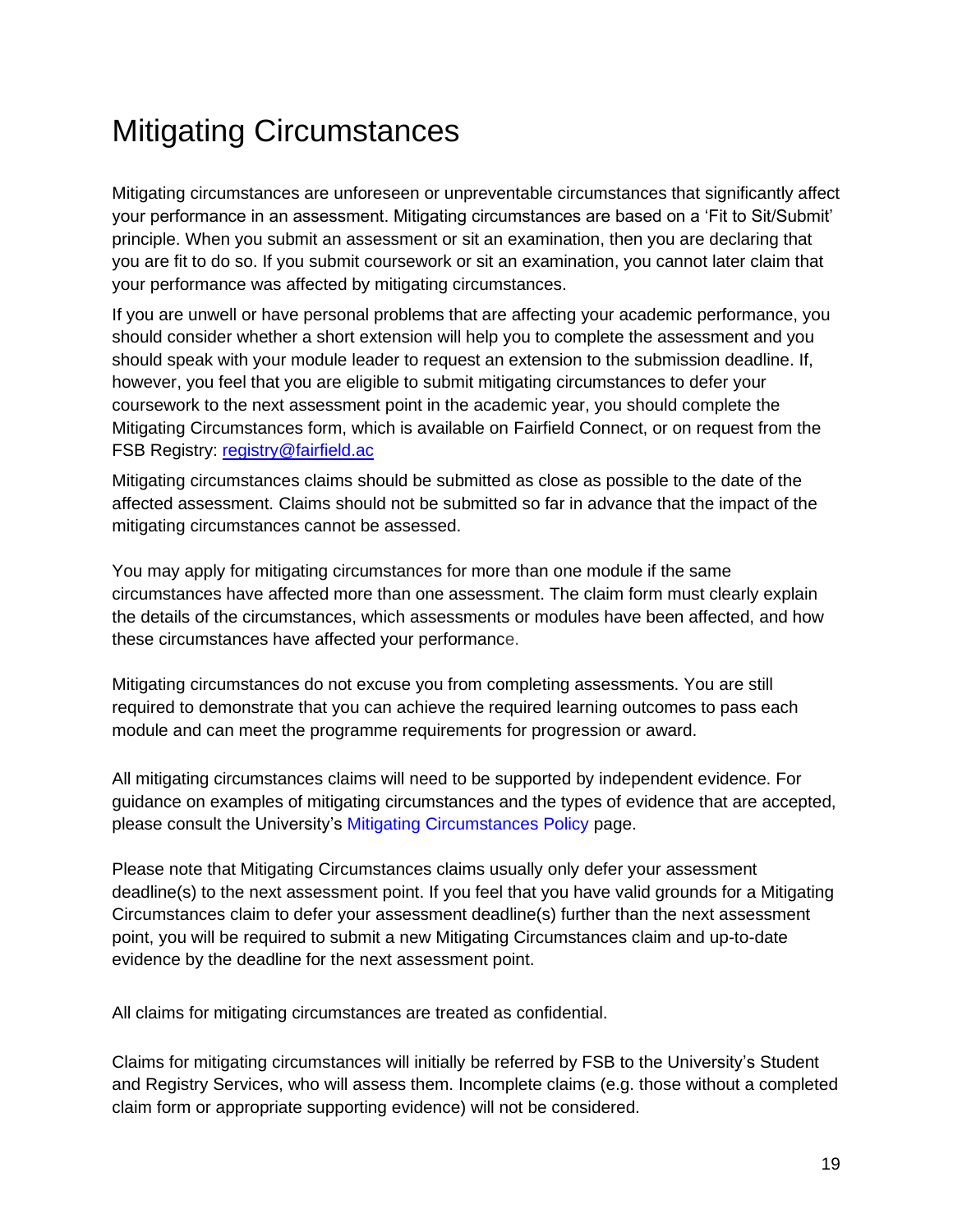Where the claim is clearly supported with appropriate evidence, a provisional decision will be made to approve the claim. You'll be notified of the outcome of this initial consideration by email.

The Mitigating Circumstances Panel will meet regularly during the academic year to ratify provisional decisions and discuss more complex claims. Membership of the Mitigating Circumstances Panel will be appropriately representative, qualified and experienced, and gender balanced as far as possible.

The Panel may recommend that you are referred additional support or assistance by FSB or the University. You may also be advised to consider a period of intercalation if a substantial amount of teaching and assessment has been or is likely to be missed.

### **Retrospective Mitigating Circumstances**

If you wish to submit a retrospective or late Mitigating Circumstances claim, please submit this to [registry@fairfield.ac](mailto:registry@fairfield.ac) within 15 working days of the date of the receipt of your official University results email, along with a clear explanation as to why you were unable to submit a claim by the original deadline and relevant third party evidence.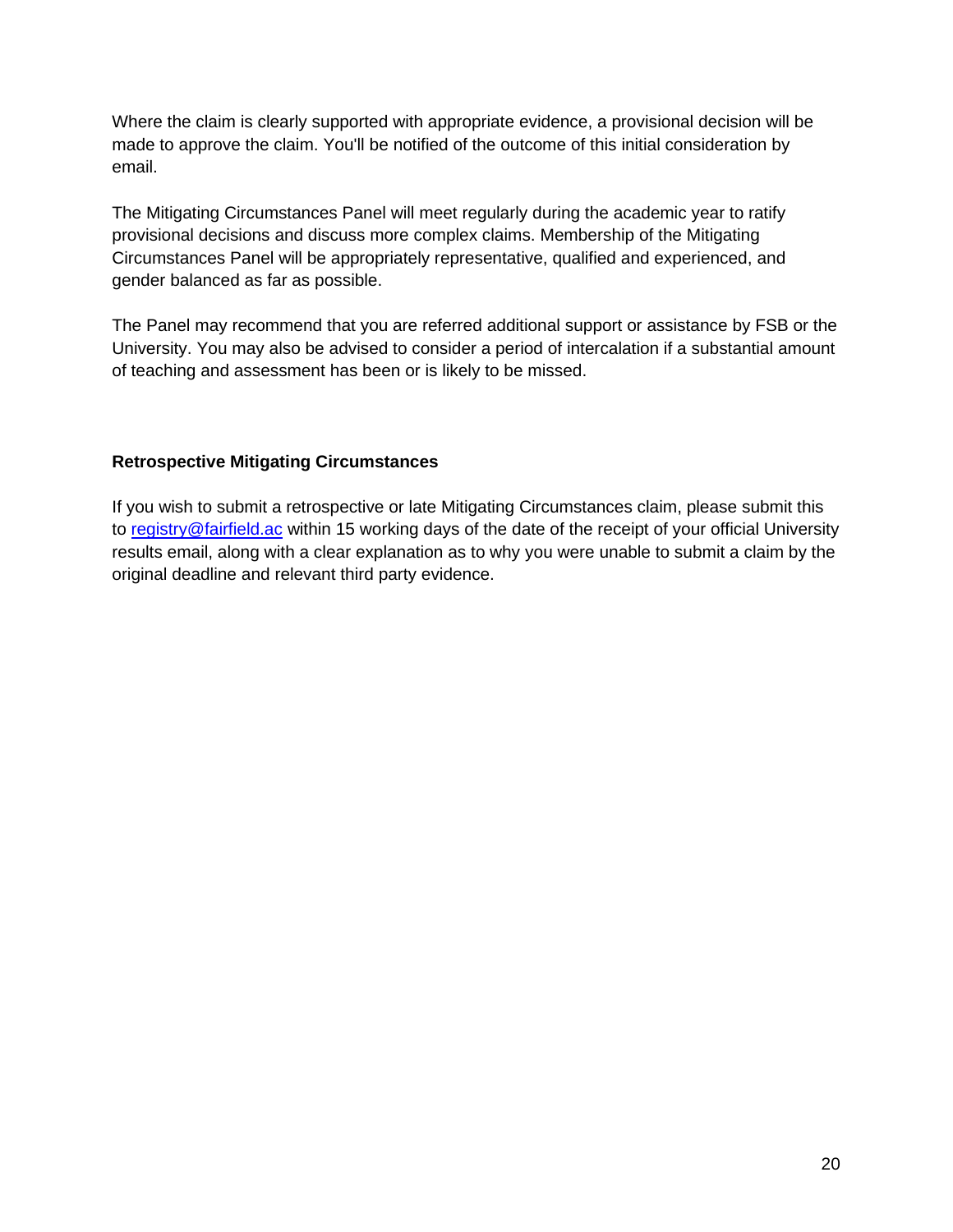## <span id="page-20-0"></span>Study Support

There are many ways of accessing support and advice at Fairfield School of Business. In addition, Bath Spa University provides a range of support services and resources to which we will signpost students.

### **The FSB Registry**

The Registry can help with any type of queries or questions including:

- Course regulations;
- Timetabling queries;
- Mitigating Circumstances;
- Assessment and examination queries;
- Signposting to other services within the University.

Contact the Registry by emailing [registry@](mailto:mycourse@bathspa.ac.uk)fairfield.ac, or by visiting the Student Support office in your campus.

### **Personal Academic Tutors**

At FSB, you will have regular timetabled sessions with a Personal Academic Tutor who is normally affiliated to your course of study. Personal Academic Tutors will meet with you throughout the academic year and can assist you in:

- Directing your personal study and research activities
- Arranging support for special needs (such as a specific learning difficulty or a disability)
- Keeping a Personal Development Plan (PDP) to guide you in achieving the award standard of your programme
- Familiarising you with FSB's various support staff and where to find them
- Managing attendance concerns or arranging authorised absence form classes
- Helping you to submitting mitigating circumstances
- Discussing concerns, complaints and appeals informally, and signposting the
- General enquires about your programme

#### **Course Leaders**

Your Course Leader or Personal Academic Tutor may be able to answer questions about your academic study and the options available to you.

### **Student Wellbeing**

FSB's [Student](https://www.bathspa.ac.uk/students/student-wellbeing-services/) Support Services provide a wide range of information, advice and guidance, allowing you to fulfil your potential whilst studying for a Bath Spa University degree at FSB. We can additionally connect you with guidance and support from the University to ensure you have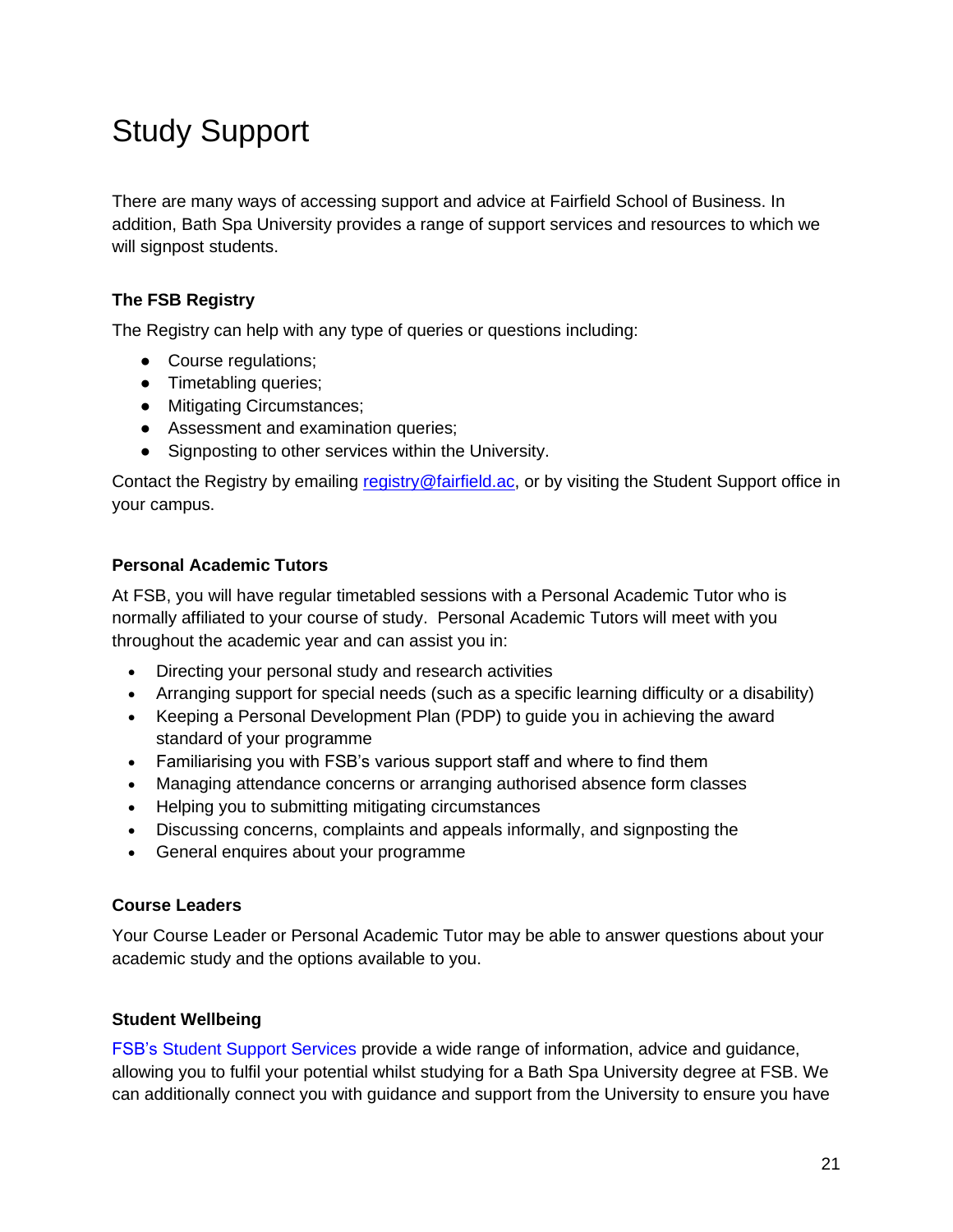access to the full range of support and guidance services available to you.

Student Wellbeing covers 3 key areas:

- Accessibility & Disability;
- Mental Health & Wellbeing;
- Money Advice & Engagement.

Email: studentsupport@fairfield.ac

Website: Student Support - [Fairfield School of Business \(fsb.ac.uk\)](https://fsb.ac.uk/student-support/)

### **Study Skills Tutorial Sessions**

As a student at FSB you will be provided with regular study skills sessions to help you develop and hone your scholarly abilities, these include:

- All types of academic writing
- Referencing
- Digital literacy
- Academic reading
- Critical thinking
- Making the transition to higher education study
- Returning to study after a break
- Maths and Stats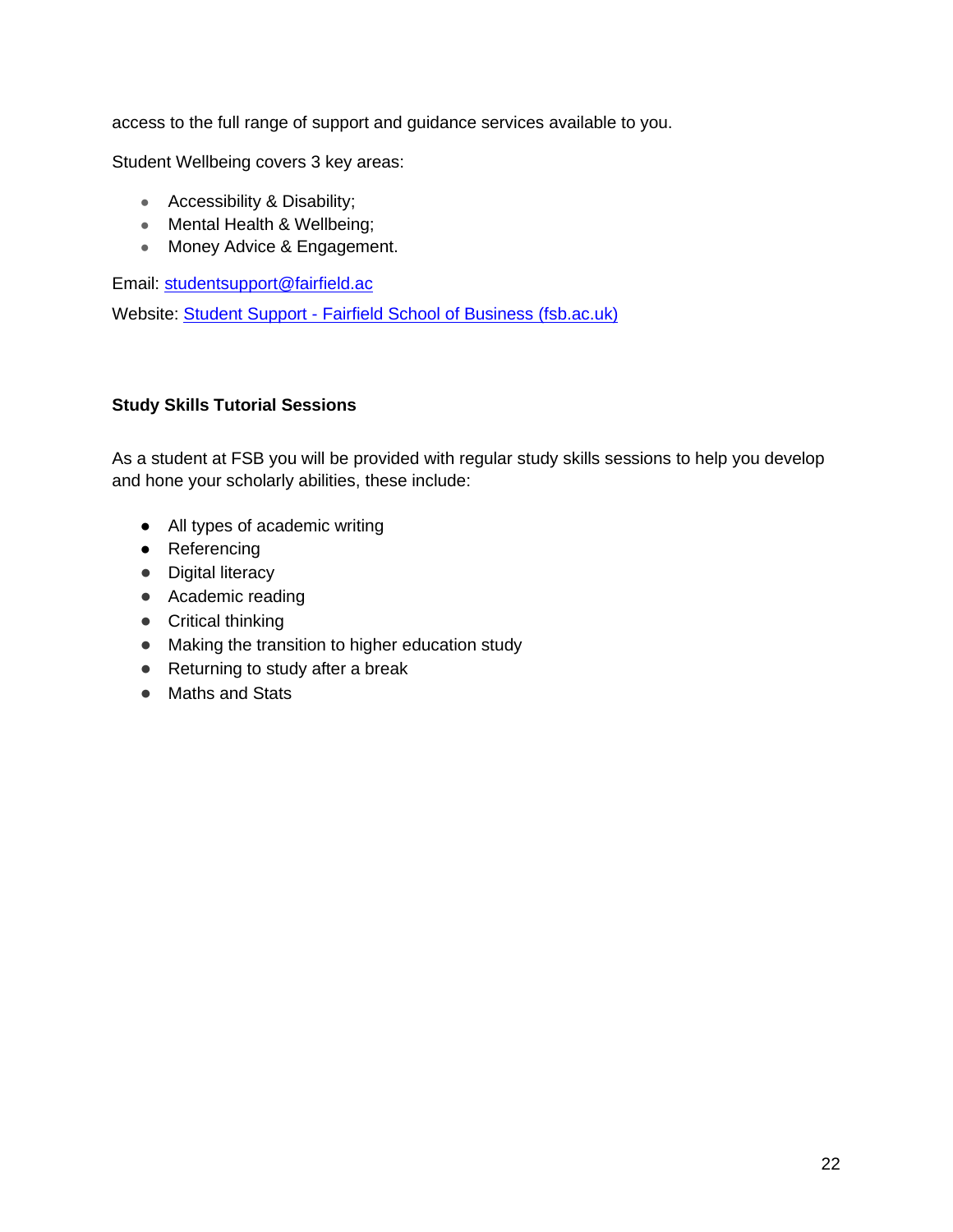## <span id="page-22-0"></span>Academic Misconduct

All students will be judged on their own ability and that all assessment work submitted must be original. Academic Misconduct is defined as any activity used by a student which provides them with an unfair academic advantage over others. Academic Misconduct is sometimes called 'unfair practice', 'plagiarism' or 'cheating'. Any academic work submitted which suggests that there is an intention to deceive in any way may be regarded as Academic Misconduct.

Academic Misconduct is different from Poor Academic Practice, which the University defines as a minor breach of standard academic conventions, such as poorly attributed or incorrect referencing, or limited over-reliance on reference material, usually resulting from a misunderstanding or lack of confidence in conventions and where there is clearly no intention to deceive. Poor academic practice will be dealt with as part of the marking and feedback process as it represents a failure to follow assessment and marking criteria.

You are expected to present your own words, your own analysis and your own argument. It is acceptable to use the work of others to support arguments and analysis, and tutors will be able to inform you as to what constitutes good practice and to give help with subjects such as referencing and the provision of footnotes. If you are in any doubt about what constitutes good practice rather than plagiarism, you should consult your tutors for advice.

For details of Bath Spa University's Academic Misconduct policy, examples of Academic Misconduct and confirmation of the range of penalties for Academic Misconduct, please consult the [Academic Misconduct Policy](https://www.bathspa.ac.uk/about-us/governance/policies/academic-misconduct/)**.**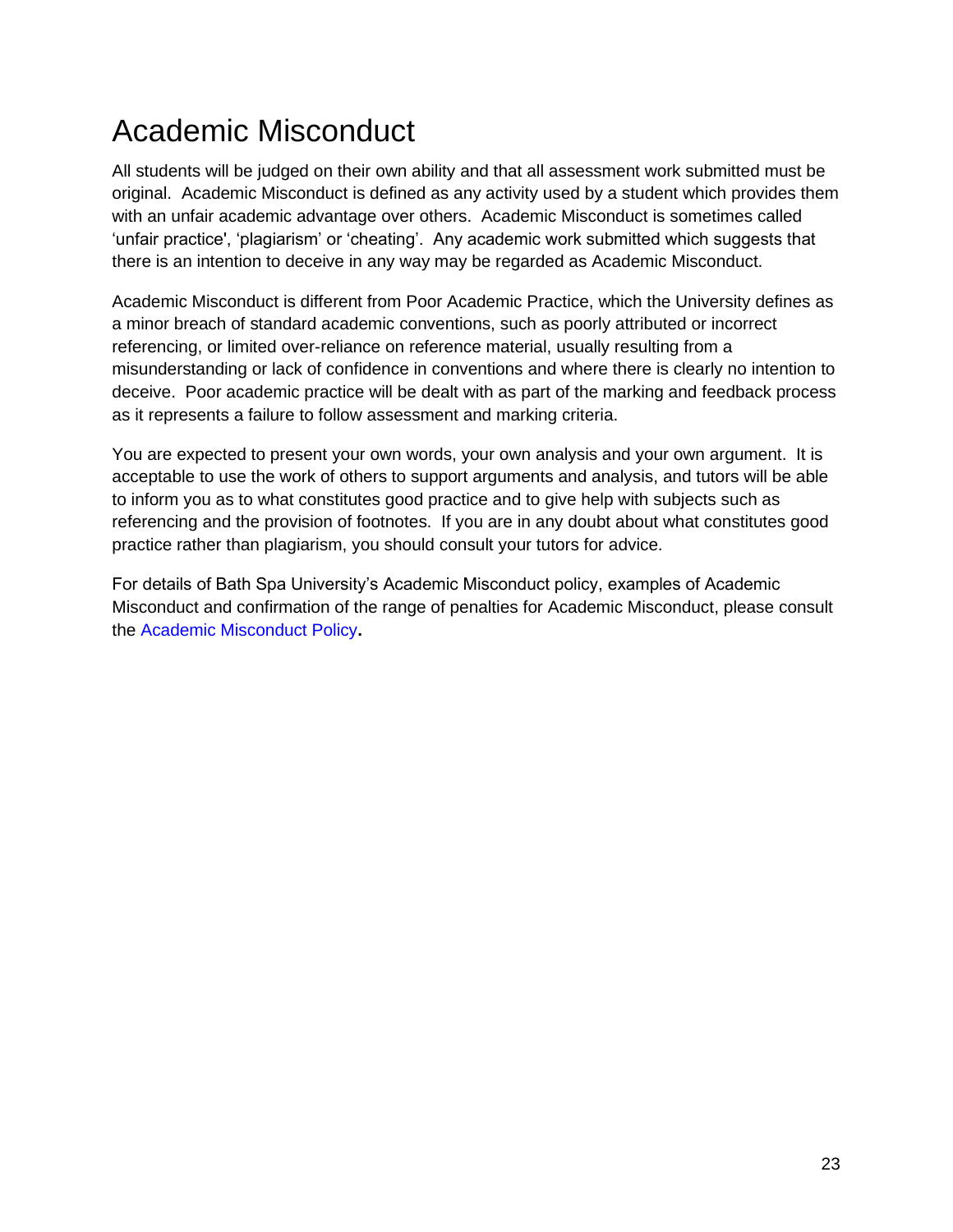## <span id="page-23-0"></span>Appeals and Complaints

Every student has the right to appeal or make a formal complaint.

Formal complaints and appeals are processed in accordance with Bath Spa University's policies and procedures. However, FSB will endeavour to resolve your complaint or appeal informally before the University's procedures are invoked.

### **What's the difference between an appeal and a complaint?**

The appeals procedure concerns assessment, exams and results. The complaints procedure is broader, covering any aspect of the student experience at Bath Spa University and our partner institutions.

### **Can I get help to make an appeal or complaint?**

Staff at FSB will try to resolve your complaint or appeal informally in the first instance, as this is often the quickest and most reliable means of resolving an issue. We understand that informal resolution is not always possible or appropriate and will support students to use the University's formal complaints and appeals procedures if the matter needs to be escalated.

The University will consider your complaint or appeal in accordance with its rules. We will work with the University to seek to resolve any issue that may be affecting your experience at FSB as far as we can. Under no circumstances will FSB obstruct a student seeking to make a formal complaint to the University.

If you remain dissatisfied with the way FSB or Bath Spa University have handled your complaint or appeal, you may be eligible to have your case reviewed by the Office of the Independent Adjudicator for Higher Education (OIA); we will provide instructions to you on how to do this should the need arise.

You can approach a Students Union representative, your Personal Academic Tutor, or the Registry if you wish to lodge and appeal or a make a complaint

### **Appeals**

### **What are accepted grounds for appeal?**

Every student has the right to appeal, but you may only appeal if you feel you meet one or more of these accepted grounds:

- That there is evidence of an administrative error in the assessment process, to the extent that the assessment outcome would likely have been different had the error not occurred;
- That there is evidence that the assessment of the programme of study was not carried out in accordance with the relevant regulations or published programme material;
- That there is evidence of demonstrable prejudice or bias against the student by one or more examiners.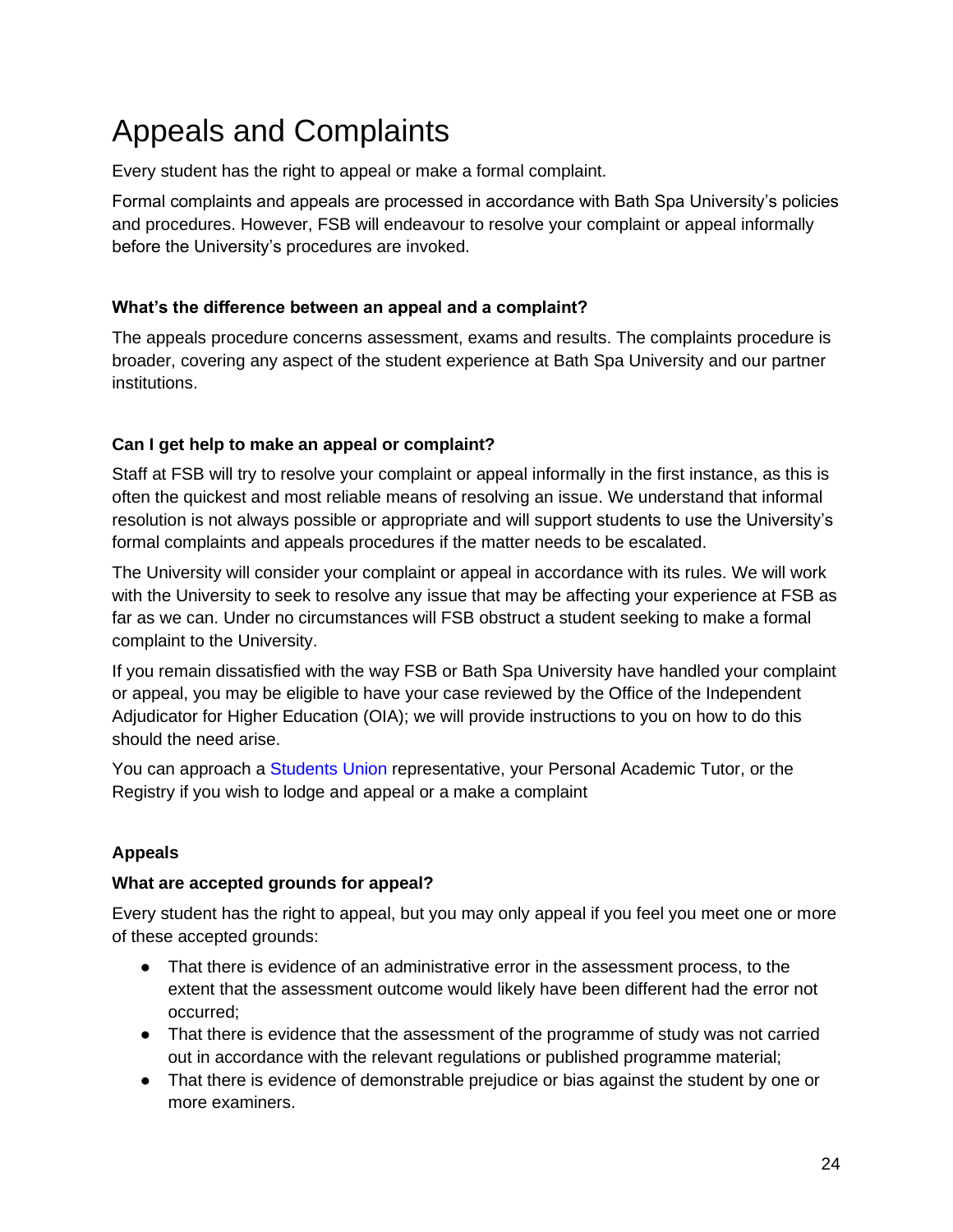### **No other grounds for appeal (other than those listed above) are accepted, including:**

- Academic judgement this refers to judgement that is made about a matter where only the opinion of an academic expert will suffice. For example, a judgment about assessment, assessment criteria, a degree classification, fitness to practise, research methodology or course content/outcomes. (This means that a mark or outcome cannot be challenged on the grounds that, in the opinion of the student, it is not what the work deserved). ;
- Marginal failure to attain a higher class of degree;
- Admissions decisions please refer to the [Admissions Appeals Policy;](https://www.bathspa.ac.uk/media/bathspaacuk/about-us/policies/academic-and-student/Appeals-Procedure-for-Applicants---December-2017.pdf)
- The delivery of teaching or other services provided by the University please refer to the [Complaints Procedure;](https://www.bathspa.ac.uk/about-us/governance/policies/complaints-policy/)
- A failure on the student's part to submit work or mitigating circumstances please refer to the [Fit to Sit](https://www.bathspa.ac.uk/about-us/governance/policies/mitigating-circumstances/) principle and [Mitigating Circumstances Policy](https://www.bathspa.ac.uk/about-us/governance/policies/mitigating-circumstances/) for Taught Programmes and the [Research Degrees H](https://www.bathspa.ac.uk/how-to-apply/research-degrees/)andbook for Research Programmes

### **Stage One (Formal Appeal)**

If you believe that you have acceptable grounds for appeal, please submit a completed Appeals Claim Form within 15 working days from the date of being notified of the decision against which you wish to appeal by email to:

The FSB Registry Team [registry@farifield.ac](mailto:registry@farifield.ac)

The Appeals Claim form can be downloaded from FSB Connect or requested form the FSB Registry.

FSB will liaise with the University to initiate the review process below.

### **Stage Two (Review)**

If you wish to request a review of the decision of one of the following University Panels, please submit this request to university.secretary@bathspa.ac.uk within 10 working days from the date of written notification of the Panel outcome:

- Appeals Panel
- Mitigating Circumstances Panel
- Academic Misconduct Panel

For further details regarding Bath Spa University's Appeals procedures, please consult the [Appeals Policy](https://www.bathspa.ac.uk/about-us/governance/policies/appeals-procedure/)**.**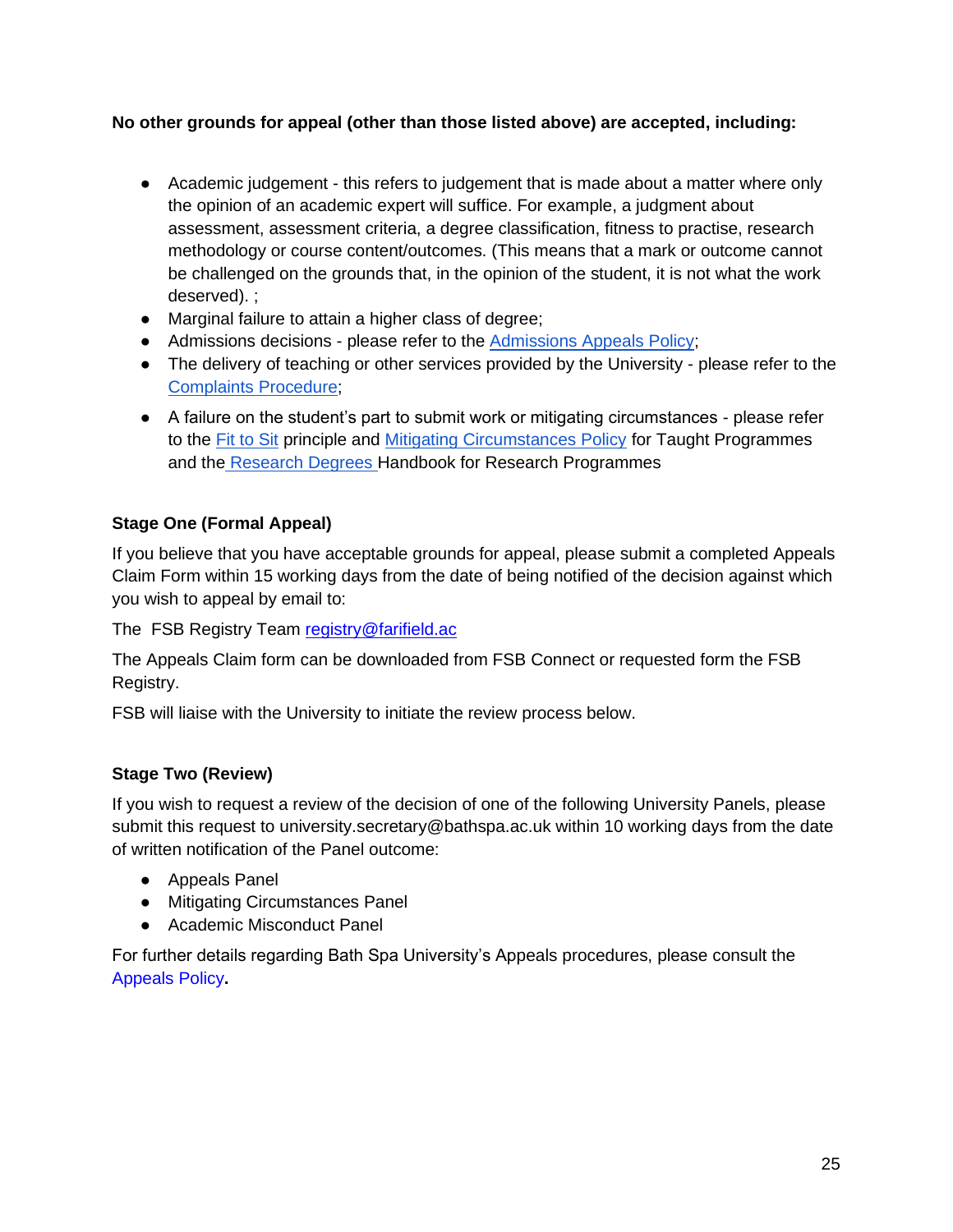### **Complaints**

If you wish to submit a complaint, please consult the University's [Complaints Policy,](https://www.bathspa.ac.uk/about-us/governance/policies/complaints-policy/) making your complaint as detailed and precise as possible, clearly explaining the nature of the complaint, the service and/or persons involved, and specifying the desired outcome. All students must read the full [Complaints Procedure](https://www.bathspa.ac.uk/media/bathspaacuk/about-us/policies/academic-and-student/Complaints-Policy-and-Procedure.pdf) document before submitting a complaint. The Procedure document contains key information such as what complaints can and cannot be considered under the procedure, who can submit a complaint, and what happens at each stage of the procedure.

Complaints must be made within three months from the date of the incident or sequence of events giving rise to the complaint.

Please consult the [Complaints](https://www.bathspa.ac.uk/about-us/governance/policies/complaints-policy/) section of the website for further details.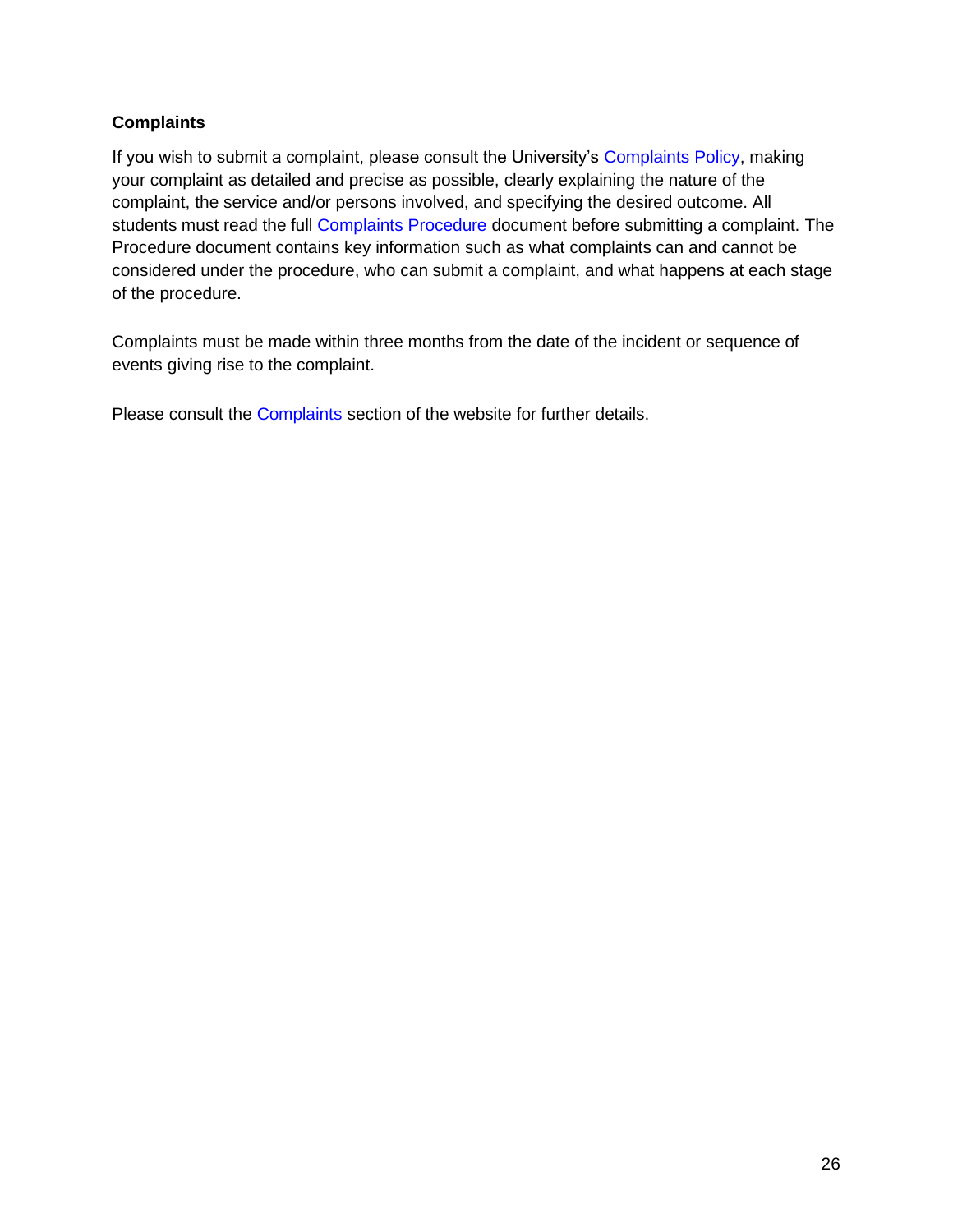## <span id="page-26-0"></span>Intercalation and Withdrawal from Studies

### **Intercalation - taking a break from your studies**

Intercalation is a formal way of taking a break from your studies and requests for intercalation will be considered for medical reasons or for other extenuating circumstances which prevent you from engaging with your course for a period up to one academic year. Intercalation may also be approved to enable students to take advantage of opportunities related to your studies, such as internships or placements.

We would advise that you consult with your Personal Academic Tutor or Student Support about intercalating your studies, before formally requesting to do so. If you wish to make a request for intercalation, you will need to do so in writing by emailing registry@fairfield.ac

Your request should include:

- Your name and student number;
- Course title:
- Detailed explanation why it would be beneficial for you to take a break from your studies;
- Dates that you wish to stop and restart your studies;
- Third party supporting evidence, such as a hospital letter.

If you are unsure of what will constitute suitable third party evidence for your situation, please contact us by emailing registry@fairfield.ac and we can advise you.

We would also recommend you speak to the Finance Office in order to understand how intercalation may affect your fee liability and finances. Their contact details and further information can be found on the University's webpages: [Student Finance](https://www.bathspa.ac.uk/students/student-finance/)

### **Withdrawing from your course**

If you are considering withdrawing from your course, we recommend that you discuss this with either Student Support or your Personal Academic Tutor before formally requesting to be withdrawn. If relevant, we also recommend that you contact Student Support [\(studentsupport@fairfield.ac\)](mailto:studentsupport@fairfield.ac?Subject=Hello%20again) in order to establish whether there is anything that FSB or the University can do to support and help you with your reasons for wishing to withdraw.

If you have discussed your decision with your course team or personal tutor and still decide to leave, please complete the Notification of Intention to Withdraw form on the Hub: [Withdrawal.](https://thehub.bathspa.ac.uk/student/sid/withdrawing)

The notification must include:

- Your name and student number:
- Confirmation that you wish to be withdrawn from your course;
- Brief reasons for your withdrawal;
- Contact address for confirmation of withdrawal from the University.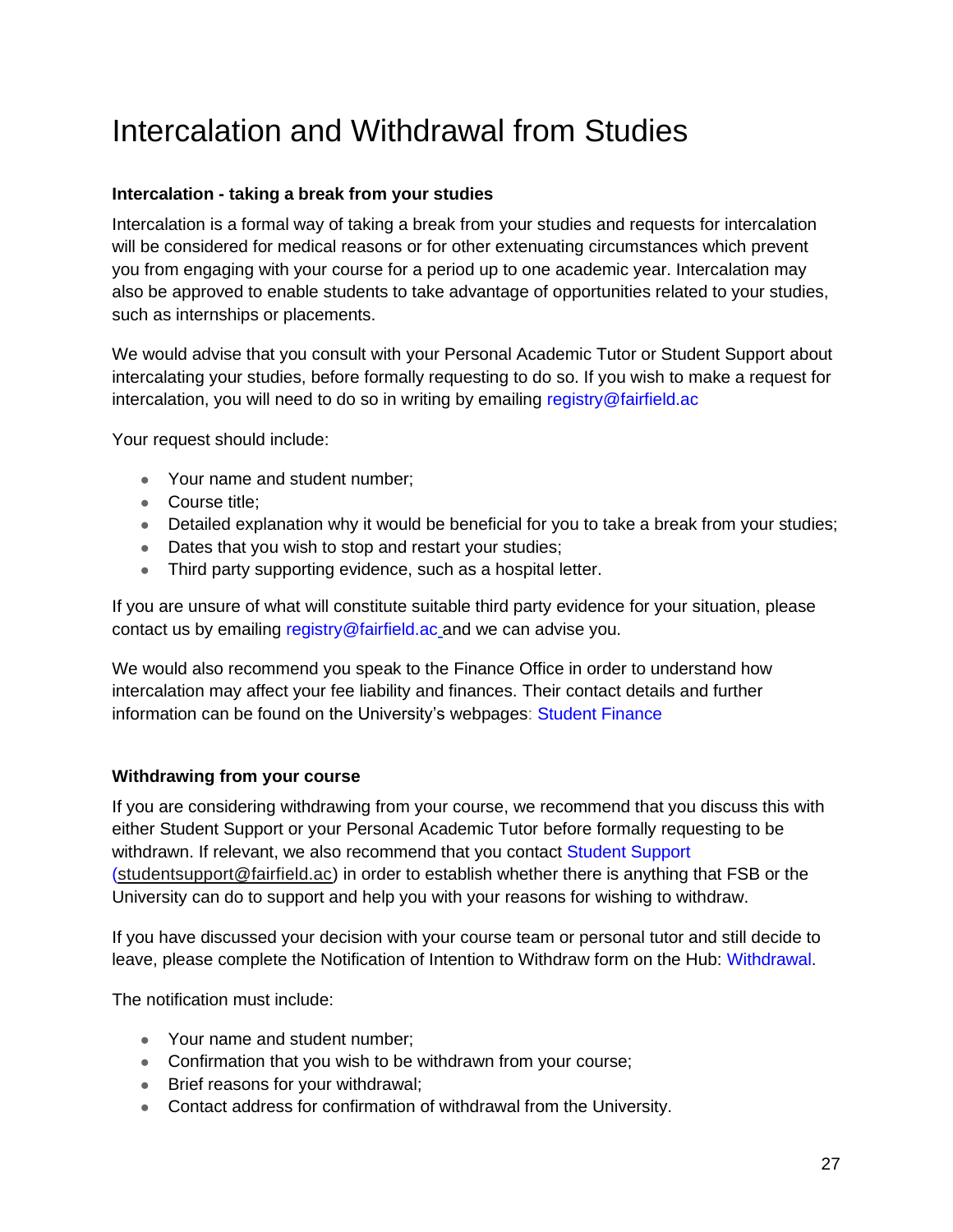Please be aware that the official withdrawal date will be recorded as the date that the University receives the formal notification of withdrawal.

We would also recommend you speak to the Finance Office in order to understand how withdrawal may affect your fee liability and finances. Their contact details and further information can be found on their webpages: [Student Finance](https://www.bathspa.ac.uk/students/student-finance/)

If you are staying in accommodation provided by the University, we recommend contacting our Accommodation team to understand how withdrawal may affect your living arrangements and fees. Their contact details and further information can be found on their webpages: **[Accommodation](https://www.bathspa.ac.uk/be-bath-spa/accommodation/)**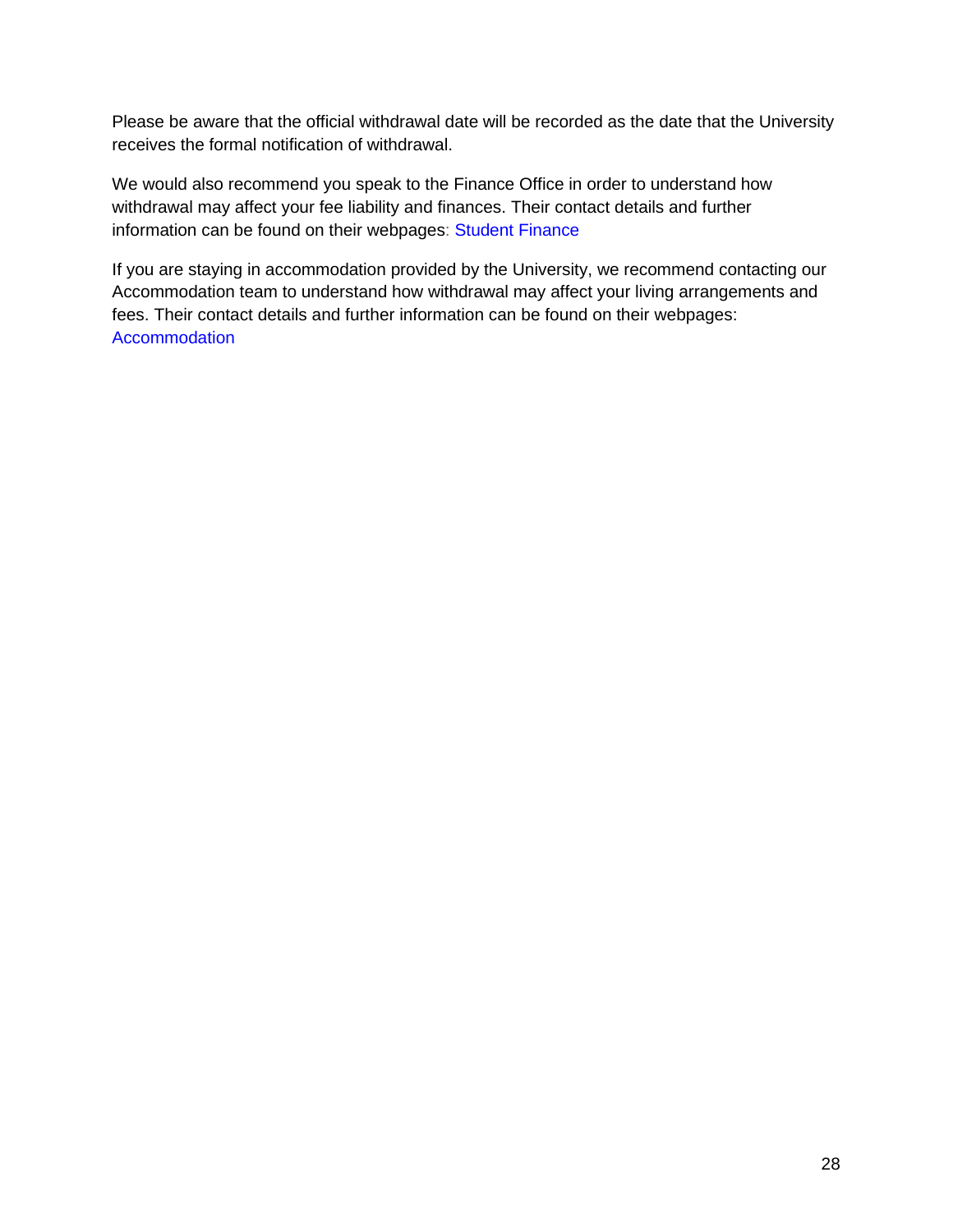### <span id="page-28-0"></span>**Glossary**

**Academic judgement** - an opinion in a matter where only the opinion of an academic expert will suffice

**Academic Misconduct** - any activity used by a student which provides them with an unfair academic advantage over others. Sometimes referred to as Unfair Practice

**Academic Year** - the period of time in which students attend university.

**Appeal** - a process wherein a student can formally ask for a review of a university decision made relating to his or her course of study

**Appeals Panel** - the body to which appeals should be submitted

**Appeals Panel -** the forum in which appeals are heard and decisions regarding the appeals are confirmed

**Assessment item** - an individual assessment item (e.g. an essay) which contributes to the assessment of a module

**Award** - a recognition of academic achievement, which is bestowed upon a student who has attained the required proficiency

**Certificate** - a document which certifies an academic award or achievement

**Certificate of Higher Education (CertHE)** - a higher education qualification, which can be awarded upon achievement of 120 credits

**Cheating** - fraudulent activity in relation to the submission of academic work, which could take many forms, including plagiarism, collusion or the use of unauthorised notes in examinations

**Classification** - a grading structure for undergraduate degrees. At Bath Spa University, the final degree mark for all Honours degrees will be calculated from the best 100 credits at both level 5 (year 2) and level 6 (year 3). These marks will be weighted at 30% from level 5 and 70% from level 6

**Collusion** - collaboration with others on an assessment which is meant to be an individual submission

**Combined Award** - a degree which comprises two subjects. Minimum number of credits in each subject will be specified and the volume of credit achieved will determine whether the Combined Award is Joint or Major/Minor

**Complaint** - a form of feedback which can be submitted to the university and, where appropriate, a formal policy will be followed

**Core module** - must be taken and passed by all students in the subject. A minimum of 40 credits at each of level 4 and 5 must be identified as core. Core modules will normally be delivered as a 20 credit module in each semester of the academic year

**Course leader** - an academic member of staff, to whom the responsibility for the academic leadership, management and assessment for a programme has been assigned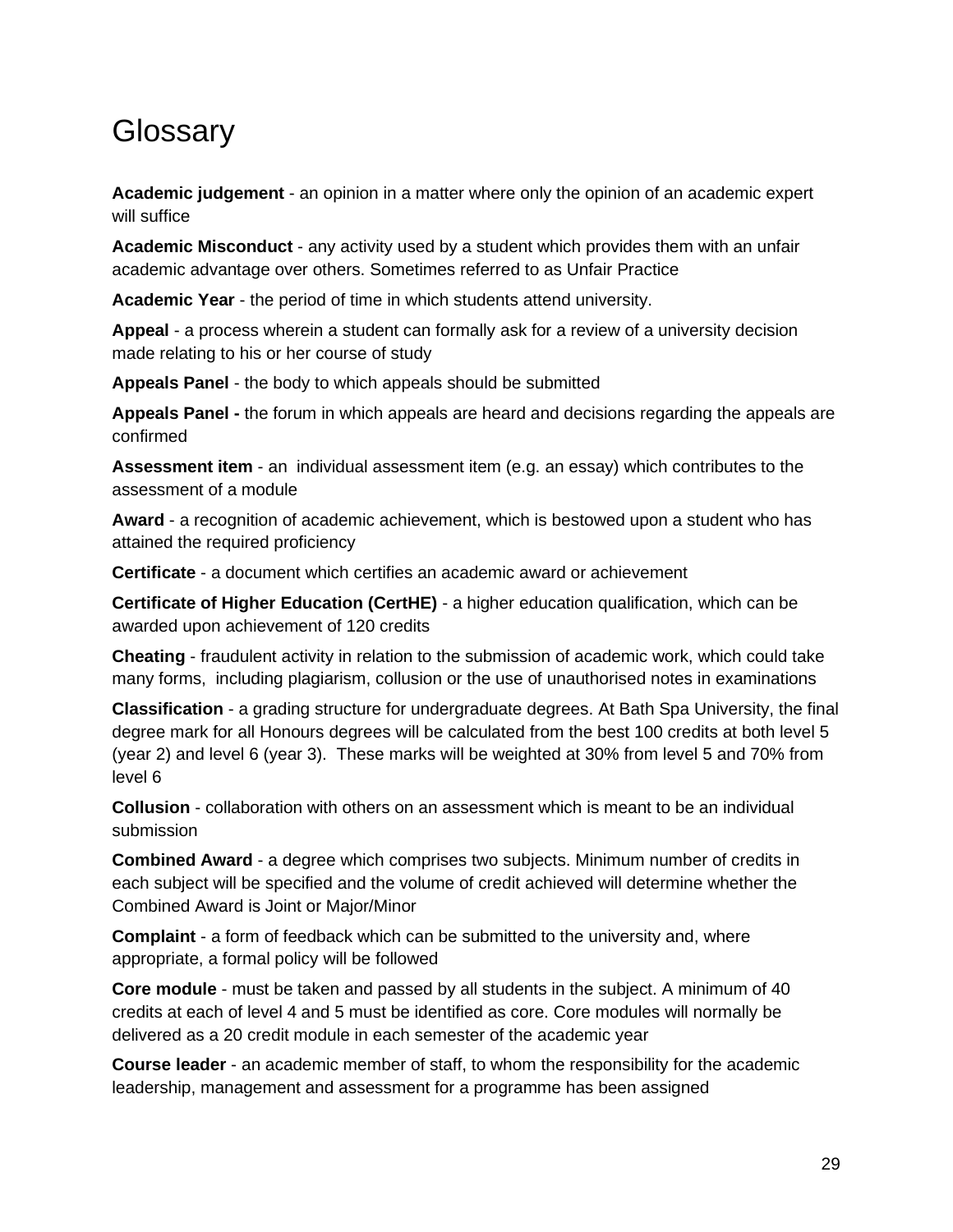**Coursework** - work which is carried out by students for the purposes of learning. Coursework may or may not be credit-bearing

**Credit** - the academic unit which is gained upon successful completion of modules and determines a student's final award classification

**Deadline** - the date which has been specified upon which an assessment must be submitted in order for the work to be accepted and marked without restrictions

**Deferred** - A deferred assessment is an assessment which is normally carried over to the assessment board following the original assessment board at which the marks for the assessment would be considered. The marks for a deferred assessment will be uncapped

**Degree** - a qualification awarded to a student upon successful completion of a course of study

**Diploma of Higher Education (DipHE)** - a higher education qualification, which can be awarded upon achievement of 240 credits

**Dissertation** - a substantial paper which usually involves original research and demonstrates a student's mastery of his or her subject and of the scholarly method

**Examination** - a formal test of knowledge and skills in a given area

**Exit award** - a recognition of academic achievement, which is awarded to a student upon the achievement of a certain number of credits

**Extension** - an agreed period of time following a deadline for the submission of an assessment item, after which the assessment item should be submitted on the date of a new deadline agreed between a student and a relevant academic member of staff

**Fit to sit/submit** - a principle in which the submission of an assessment or the participation in an examination is a declaration by the student that he or she is fit to do so

**Formal teaching** - academic tuition which is delivered by an academic member of staff within an education setting

**Formative** - a non-credit bearing form of assessment, usually conducted during academic sessions and followed by feedback being provided to a student in order to facilitate improvements in the student's learning

**Foundation degree** - a degree which is awarded upon achievement of 240 credits. The achievement of a certain number of credits at a minimum degree level is usually required. Further details are available in the [Qualifications Credit Framework](https://www.bathspa.ac.uk/media/bathspaacuk/about-us/policies/academic-and-student/BSU-Qualifications-Credit-Framework-October-2019-1.pdf) document

**The Hub** - a student and staff intranet at Bath Spa University, which provides a wide range of information and resources [The Hub](https://thehub.bathspa.ac.uk/student)

**Intercalation** - a period of time in which a student is officially permitted to take time away from studying on his or her academic degree

**Internal moderation** - a process in which assessments are checked by a number of academic members of staff, to ensure consistency in the application of academic criteria and marking practices

**Invigilator** - a person appointed to be in attendance during an examination and is given the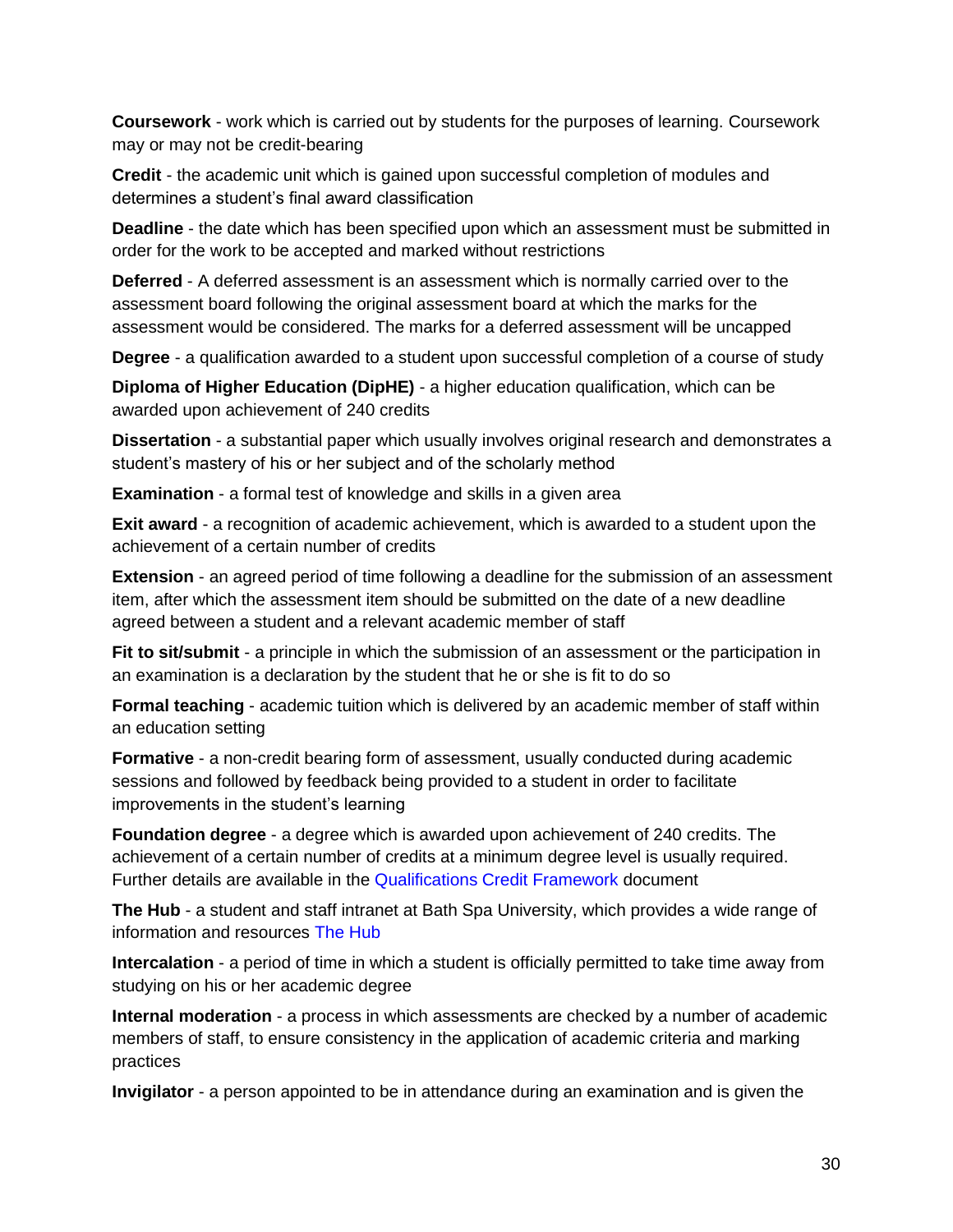responsibility of ensuring that the examination regulations are maintained throughout the assessment

**Joint** - a Combined Award in which the balance of credits achieved in each degree subject is equal

**Lecture** - an oral presentation with the intention of instruction and dissemination of knowledge

**Major/Minor** - a Combined Award in which a greater balance of credits is achieved in the major degree subject than in the minor degree subject

**Minerva** - a student and staff learning portal at Bath Spa University

**Mitigating circumstances** - unforeseen or unpreventable circumstances that significantly affects a student's performance in an assessment

**Module -** discrete unit of study at a designated level, with its own objectives and outcomes, prerequisites, syllabus and scheme of assessment

**Module leader** - an academic member of staff, to whom the responsibility of managing the delivery and assessments of a module has been assigned

**Optional module** - subject specific and count towards the credit you must pass in order to be awarded a particular degree

**Ordinary degree** - a degree which is awarded upon achievement of 300 credits. The achievement of a certain number of credits at a minimum degree level is usually required. Further details are available in the [Qualifications Credit Framework d](https://www.bathspa.ac.uk/media/bathspaacuk/about-us/policies/academic-and-student/BSU-Qualifications-Credit-Framework-October-2019-1.pdf)ocument

**Open Module** - outside of subject-specific credit requirement for your named degree. All students will have the opportunity to take 20 credits at levels 5 and 6 from outside their degree subject(s)

**Pathway** - a defined combination of modules within a route to lead to a final award. At Bath Spa University, a minimum of 40 credits at each of levels 5 and 6 must be pathway-specific in order for a named pathway to appear on an award

**Personal study** - study which is carried out by a student outside of formal teaching sessions. Students are expected to carry out a certain number of hours of personal study a week.

**Personal tutor** - an academic member of staff, whose contact details are provided to a student in order to allow him or her to act as a first point of contact for the student as well as serving as a source of advice and support

**Placement** - a defined period of work experience during a course of study

**Plagiarism** - the submission of work which is not the student's own, without appropriate referencing

**Professional Placement Year** - a professional placement within a working environment during the course of a degree, with the purpose of allowing students to develop skills and knowledge within an industry relevant to their degree subject (sometimes referred to as a "sandwich year")

**Programme of study -** a coherent set of modules, chosen by the individual student in order to gain an award.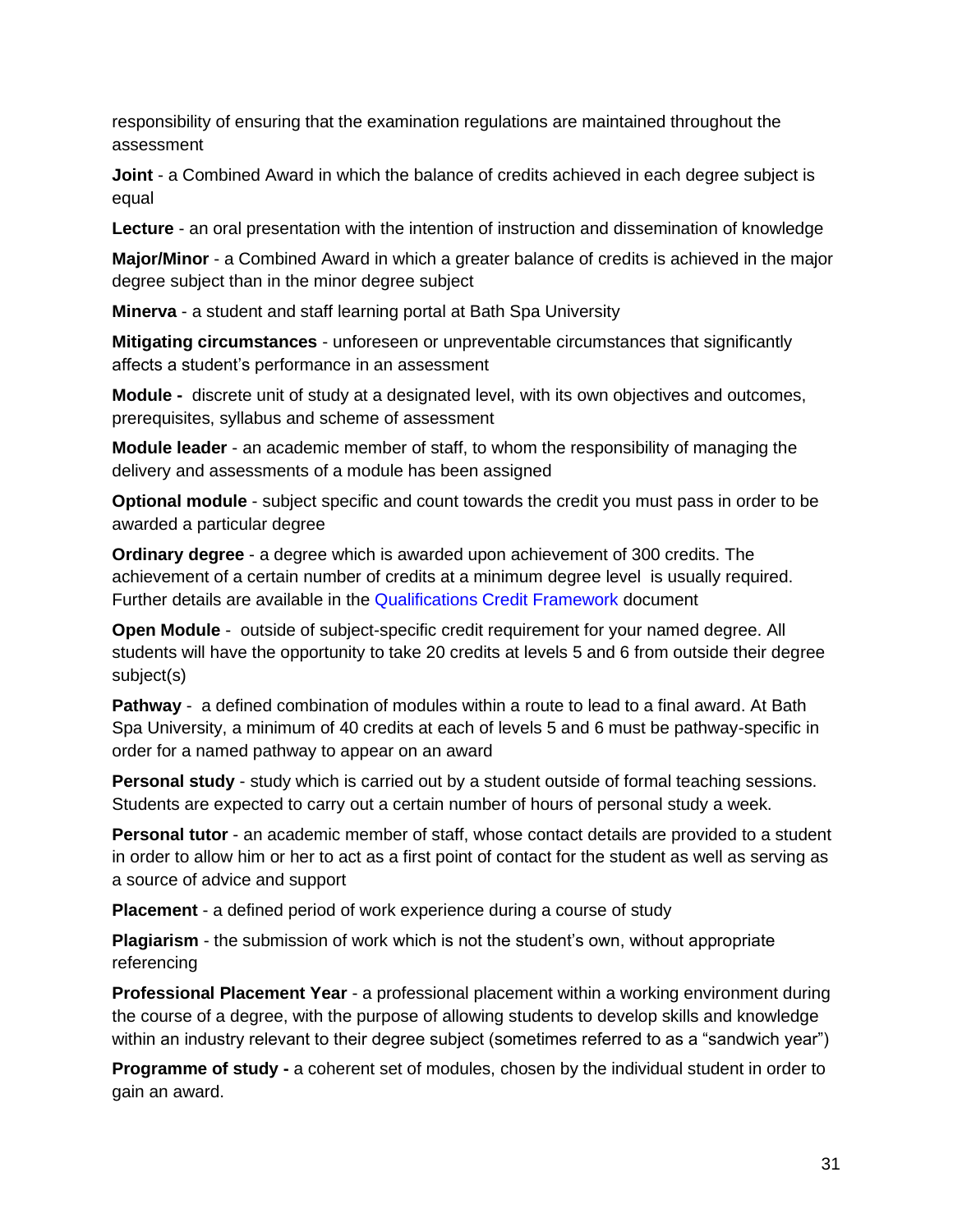**Project** - a multi-faceted assignment which may be carried out individually or in groups

**Publication date** - the date on which academic results are released to a cohort of students

**Reassessment** - the opportunity to re-submit an individual assessment item by a specified deadline (usually following the failure of the assessment upon initial submission)

**Referred** - A referred assessment is an assessment which has been failed at the first attempt and is normally due to be submitted by the deadline for the next assessment board. Marks for referred assessments are capped according to the regulations stipulated in the Undergraduate [Academic Framework](https://www.bathspa.ac.uk/media/bathspaacuk/about-us/policies/academic-and-student/UG-Academic-Framework-21-May-2019-V1.3.pdf)

**Registration** - the process of enrolling onto a programme of study

**Required module** - must be taken and passed by all students on a particular route or pathway

**Required\* module** - modules within a defined list, from which a selection must be taken and passed by students on a particular route or pathway

**Resit** - the opportunity to take an examination again on a specified date (usually following the failure of the examination at the initial attempt)

**Route** - the combination of modules which comprise a course and, upon successful completion, lead to a final award. Some programmes offer a number of different pathways towards the final award, which allow students to choose certain specialisations

**Sandwich year** - a professional placement within a working environment during the course of a degree, with the purpose of allowing students to develop skills and knowledge within an industry relevant to their degree subject

**Semester** - a half-year term at university

**Seminar** - a class composed of a group of students, usually led by an academic member of staff

**Single Honours** - a degree which is awarded upon achievement of 360 credits. A minimum number of credits in the degree subject will be specified, which varies from course to course

**Special arrangements for examinations** - the provision of specific support, equipment or procedures relating to examinations for students who are eligible and who submit a request for special arrangements

**Students' Union** - an organisation run by and for students. The [Students' Union](https://www.bathspasu.co.uk/) at Bath Spa University is a registered charity

**Subject leader** - an academic member of staff, to whom the responsibility for the academic leadership, management and coordination of an academic subject area has been assigned

**Submission** - the handing in of an assessment, usually on a defined submission date

**Summative** - a credit-bearing form of assessment. The successful passing of the summative assessments defined for a module is required to enable a student to successfully pass a module. The marks from a summative assessment may contribute towards the classification of a final award

**Top-up degree** - a degree which usually comprises only the final year of academic study and